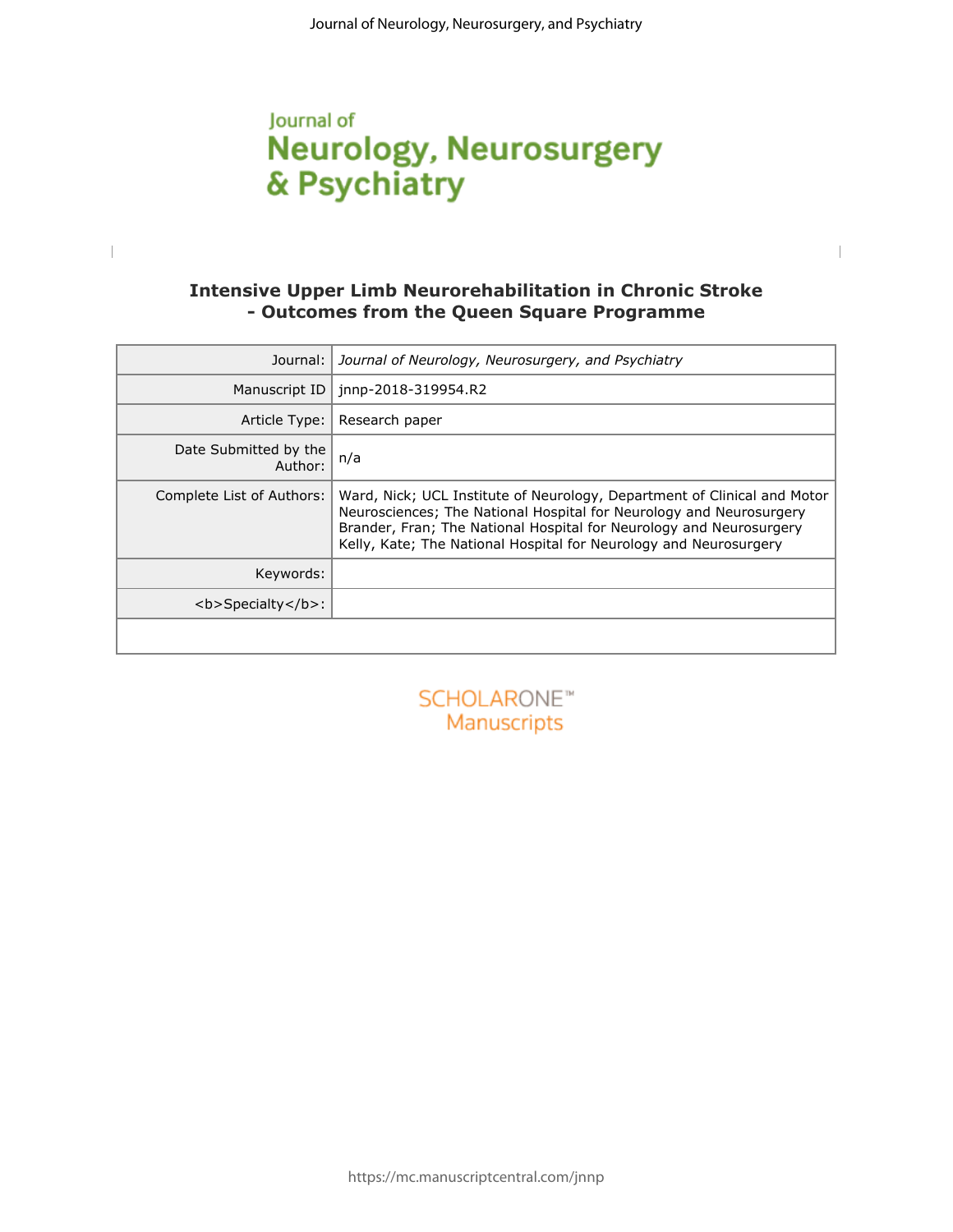# **Intensive Upper Limb Neurorehabilitation in Chronic Stroke –**

### **Outcomes from the Queen Square Programme**

Nick S Ward<sup>1,2,3</sup>, Fran Brander<sup>2,3</sup>, Kate Kelly<sup>2,3</sup>

Nick S Ward<sup>1,2,3</sup>, Fran Brander<sup>2,3</sup>, Kate Kelly<sup>2,3</sup><br>
Clinical and Motor Neuroscience, UCL Institute of Neurology, Queen Square, London WC1<br>
Clinical and Motor Neurology and Neurosurgery, Queen Square, London WC1N 3BG.<br> *Department of Clinical and Motor Neuroscience, UCL Institute of Neurology, Queen Square, London WC1N 3BG.*

*The National Hospital for Neurology and Neurosurgery, Queen Square, London WC1N 3BG.*

*UCLP Centre for Neurorehabilitation, Queen Square, London WC1N 3BG.*

Number of characters in the title (with spaces): 67

Number of words in the abstract: 249

Word count (excluding title page, abstract, references, figures, tables): 3845

Number of figures: 6

Number of tables: 4

**Correspondence should be addressed to Professor N S Ward**

Department of Clinical and Motor Neuroscience

UCL Institute of Neurology,

33 Queen Square, London WC1N 3BG,

Tel: +44 (0) 20 3448 8762

e-mail n.ward@ucl.ac.uk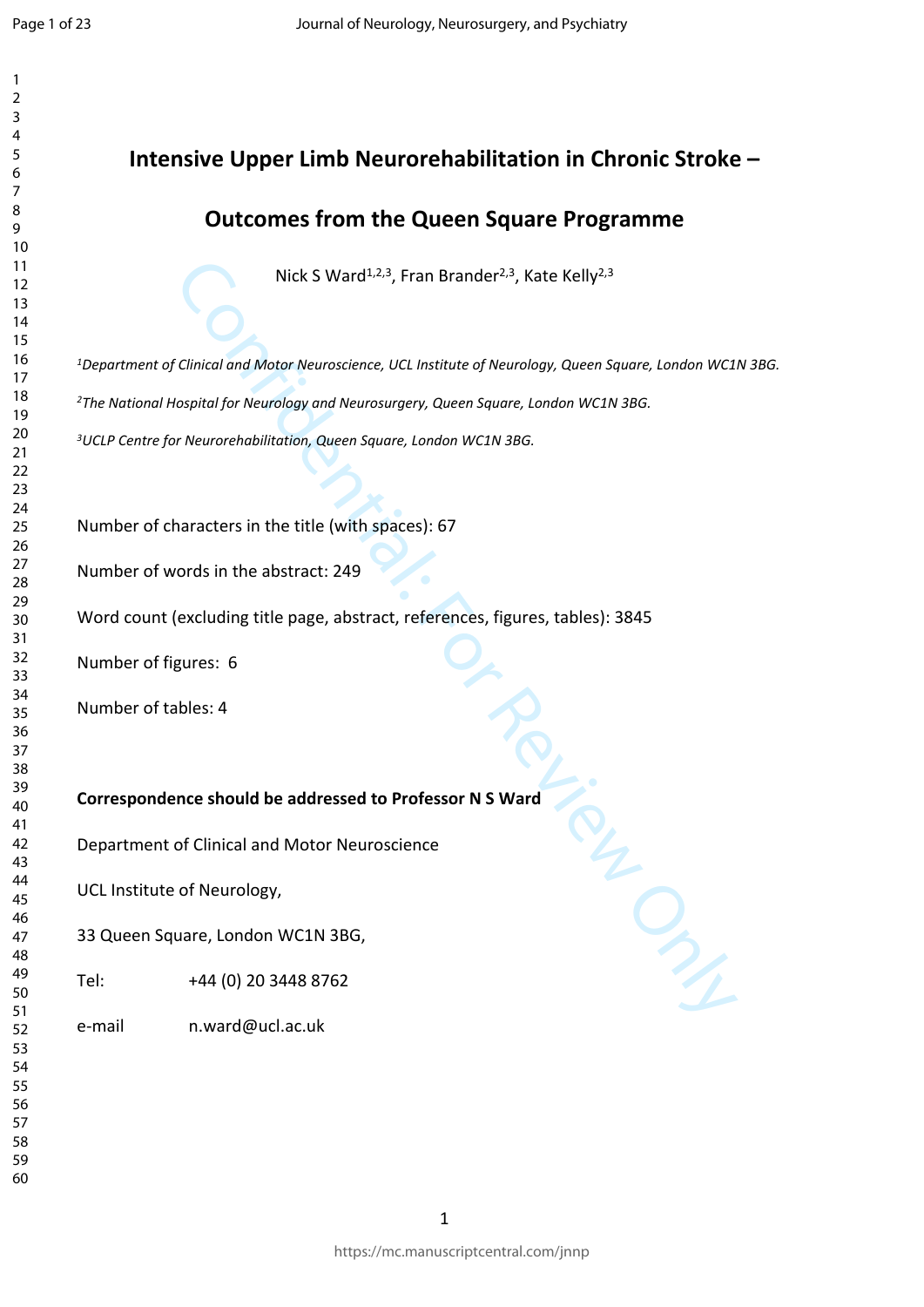#### **Abstract**

*Objective:* Persistent difficulty in using the upper limb remains a major contributor to physical disability post-stroke. There is a nihilistic view about what clinically relevant changes are possible after the early post-stroke phase. The Queen Square Upper Limb Neurorehabilitation programme delivers high quality, high dose, high intensity upper limb neurorehabilitation during a 3-week (90 hour) programme. Here, we report clinical changes made by the chronic stroke patients treated on the programme, factors that might predict responsiveness to therapy, and the relationship between changes in impairment and activity.

*Methods:* Upper limb impairment and activity were assessed on admission, discharge, 6 weeks and 6 months after treatment, with modified upper limb Fugl-Meyer, (FM-UL, max-54), Action Research Arm Test (ARAT, max-57) and Chedoke Arm and Hand Activity Inventory (CAHAI, max-91). Patient reported outcome measures were recorded with the Arm Activity Measure (ArmA) parts A (0-32) and B (0-52), where lower scores are better.

y post-stroke pnase. The Queen square Opper Limb Neutrorenabilitation provides and multity, high dose, high intensity upper limb neutrorehabilitation during a 3 mme. Here, we report clinical changes made by the chronic st *Results:* 224 patients (median time post-stroke 18 months) completed the 6 month programme. Median scores on admission were: FM-UL=26 (IQR 16-37), ARAT=18 (IQR 7-33), CAHAI=40 (28-55), ArmA-A=8 (IQR 4.5-12), ArmA-B=38 (IQR 24-46). The median scores 6 months after the programme were: FM-UL=37 (IQR 24-48), ARAT=27 (IQR 12-45), CAHAI=52 (IQR 35-77), ArmA-A=3 (IQR 1-6.5), ArmA-B=19 (IQR 8.5-32). We found no predictors of treatment response beyond admission scores.

*Conclusion:* With intensive upper limb rehabilitation, chronic stroke patients can change by clinically important differences in measures of impairment and activity. Crucially, clinical gains continued during the 6 month follow up period.

**Keywords:** Stroke, rehabilitation, upper limb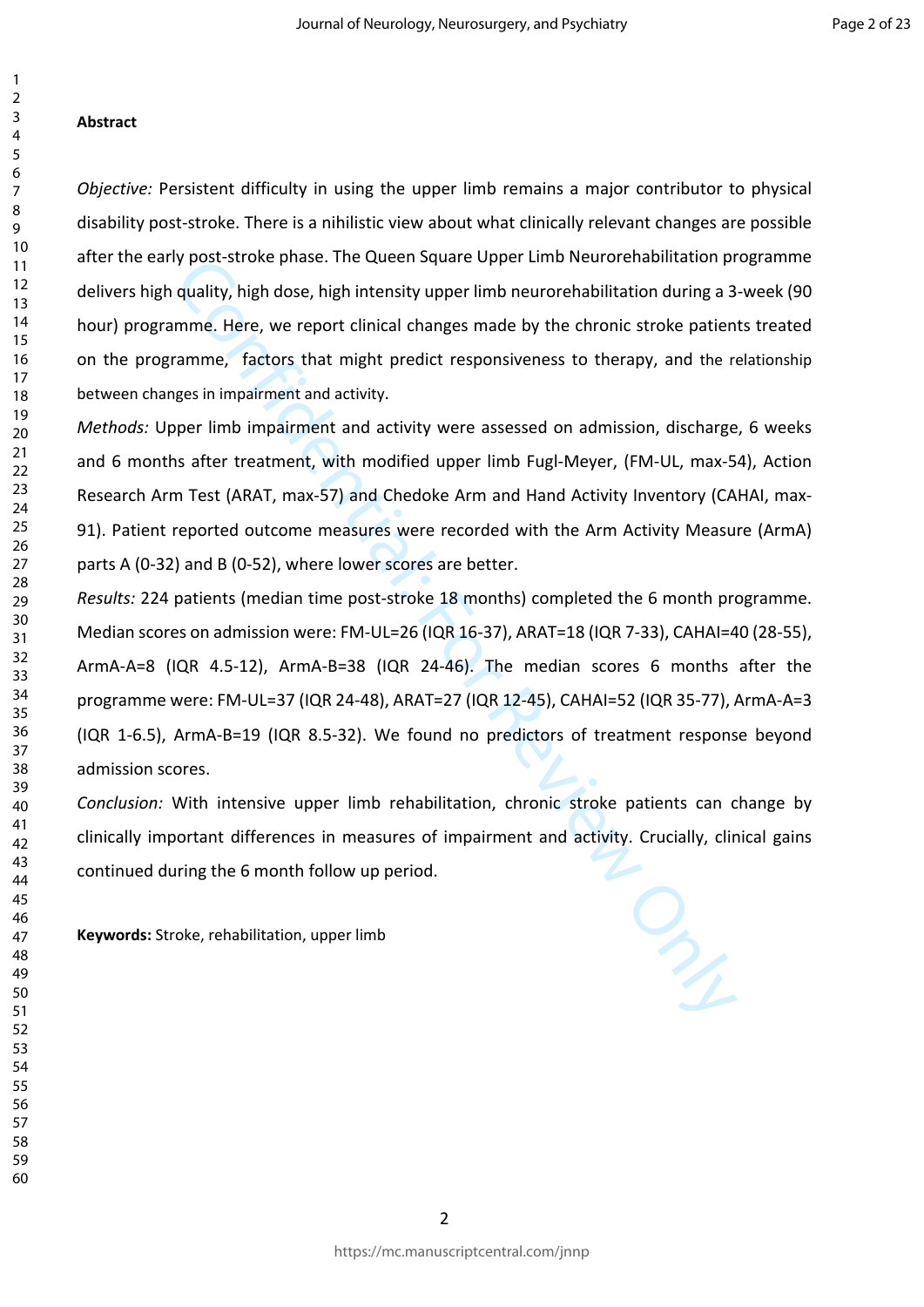#### **INTRODUCTION**

Dilitation or unmber of repetitions) and intensity (dose per session) of rehabilitation or number of repetitions) and intensity (dose per session) of rehabilitation have genusaritude of improvement that will change clinica Stroke remains common<sup>1</sup> and persistent difficulty in using the upper limb is a major contributor to ongoing physical disability<sup>2</sup>. The general consensus remains that most spontaneous recovery of the upper limb occurs over the first three months after stroke and current levels of rehabilitation result in little improvement after that, particularly at the level of impairment<sup>3</sup>. Improving outcomes through higher dose (time in rehabilitation or number of repetitions) and intensity (dose per session) of rehabilitation is an attractive option<sup>4</sup>. However, clinical trials of higher dose upper limb rehabilitation have generally not produced the magnitude of improvement that will change clinical practice<sup>5</sup>, whether delivered in the early<sup>6</sup> or chronic stages post-stroke<sup>7–9</sup>. A common factor in these trials is that the dose (in hours) of additional therapy remained relatively low (18-36 hours). Despite scepticism that stroke patients could tolerate much higher doses<sup>8</sup>, one study managed to deliverer 300 hours of upper limb therapy to chronic stroke patients over 12 weeks and reported changes in measures of both impairment and activity that were far greater than those in lower dose studies<sup>10</sup>. Three hundred hours represents an order of magnitude higher than any dose of rehabilitation offered in previous upper limb rehabilitation trials and deserves further consideration. However, this idea is challenging because of the logistics of setting up such a trial in health care settings where the ethic of high dose, high intensity rehabilitation is not supported. In this context, it is important to report the findings of clinical services that are able to deliver higher doses than conventionally seen. The Queen Square Upper Limb (QSUL) Neurorehabilitation programme is a single centre clinical service that provides 90 hours of timetabled treatment focusing on the post-stroke upper limb in chronic (> 6 months post-stroke) stroke patients. Here we report (i) outcomes for patients admitted to this programme at the National Hospital for Neurology and Neurosurgery, University College London Hospitals NHS Trust (UCLH), including 6 month follow up data to look at whether any clinical benefits were maintained, (ii) the characteristics of the patients admitted and any predictors of response and (iii) the relationship between changes in impairment and activity.

#### **METHODS**

#### **Participants**

Patients were referred by primary care physicians for advice about ongoing management of the paretic upper limb following stroke. There were no criteria around time since stroke. Clinical criteria warranting admission to the programme were broad but were focused on whether we felt able to help patients achieve their goals for the affected upper limb. Barriers to admission included factors precluding the ability to work in l upper limb tasks; (i) absent movements, throughout the limb; (ii) a painful shoulder limiting an active forward reach (mostly due to adhesive capsulitis); (iii) severe spasticity or non-neural loss of range; (iv) unstable medical conditions. These patients were not offered admission to the treatment programme, but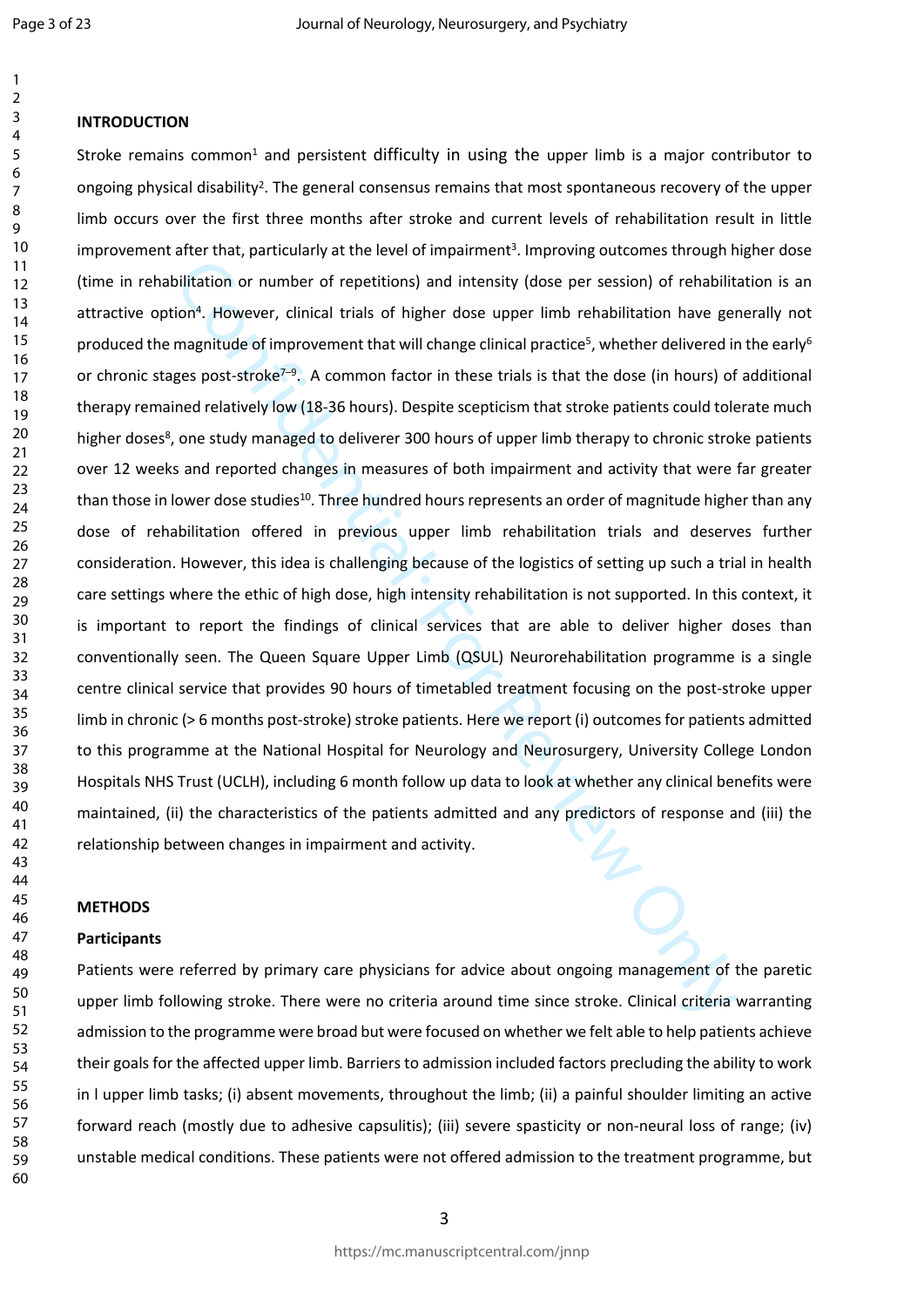were provided with appropriate advice or referred for other treatment approaches. Re-referral to the programme was then considered (for example after successful management of adhesive capsulitis of the shoulder). Features that were more likely to result in admission to the programme included at least some ability to flex the shoulder and at least visible flickers of movement in finger and/or wrist extensors, although this was not always the case as reflected in baseline upper limb scores. Patients were admitted to the programme as day attenders, either from home or from the UCLH dedicated patient accommodation and as such were either self-caring, or self-caring with the support of one other person.

#### **Interventions**

nme as day attenders, either from home or from the UCLH dedicated patient accorere either self-caring, or self-caring with the support of one other person.<br>
Nent consisted of analysis of both movement and performance in ac Initial assessment consisted of analysis of both movement and performance in activities of daily living. Subsequent treatment was aimed at reducing impairment and promoting re-education of motor control within activities of daily living. Individualised meaningful tasks were practiced repeatedly in order to facilitate task mastery with a focus on quality of movement. This was achieved through (i) adaptation of the task, e.g. decomposing tasks into individual components to be practiced; (ii) adaptation of the environment, e.g. fabrication of functional splints and adaptation of tools such as cutlery or screwdrivers, to enable integration of the affected hand in meaningful activities; (iii) assistance, e.g. de-weighting the arm to allow strengthening and training of movement quality and control through increased range; (iv) independent task practice. Coaching was considered a key component of the programme, used throughout to embed new skills and knowledge into individual daily routines. Consequently, individuals increase participation and confidence in their desired goals, enhancing self-efficacy and motivation to sustain behavioural change beyond the end of the active treatment period.

This overall approach was achieved through two daily sessions each of physiotherapy and occupational therapy, supplemented with tailored, individualized interventions, including repetitive practice with a rehabilitation assistant or robotic device, sensory retraining, use of dynamic and functional orthoses, neuromuscular electrical stimulation, and group work. Furthermore, patients were encouraged to work on cardiovascular fitness during the programme. A 6 hour timetable was implemented 5 days a week for 3 weeks (total therapy time, 90 hours). Motor tasks could be described as passive or active, assisted or unassisted, functional or non-functional. Over the three weeks, the aim was to increase the time spent on active, unsupported functional tasks, depending on a patient's level of impairment and progress. The programme was staffed with a 1:1 staff to patient ratio (2 physiotherapists, 2 occupational therapists, 2 rehabilitation assistants for 6 patients).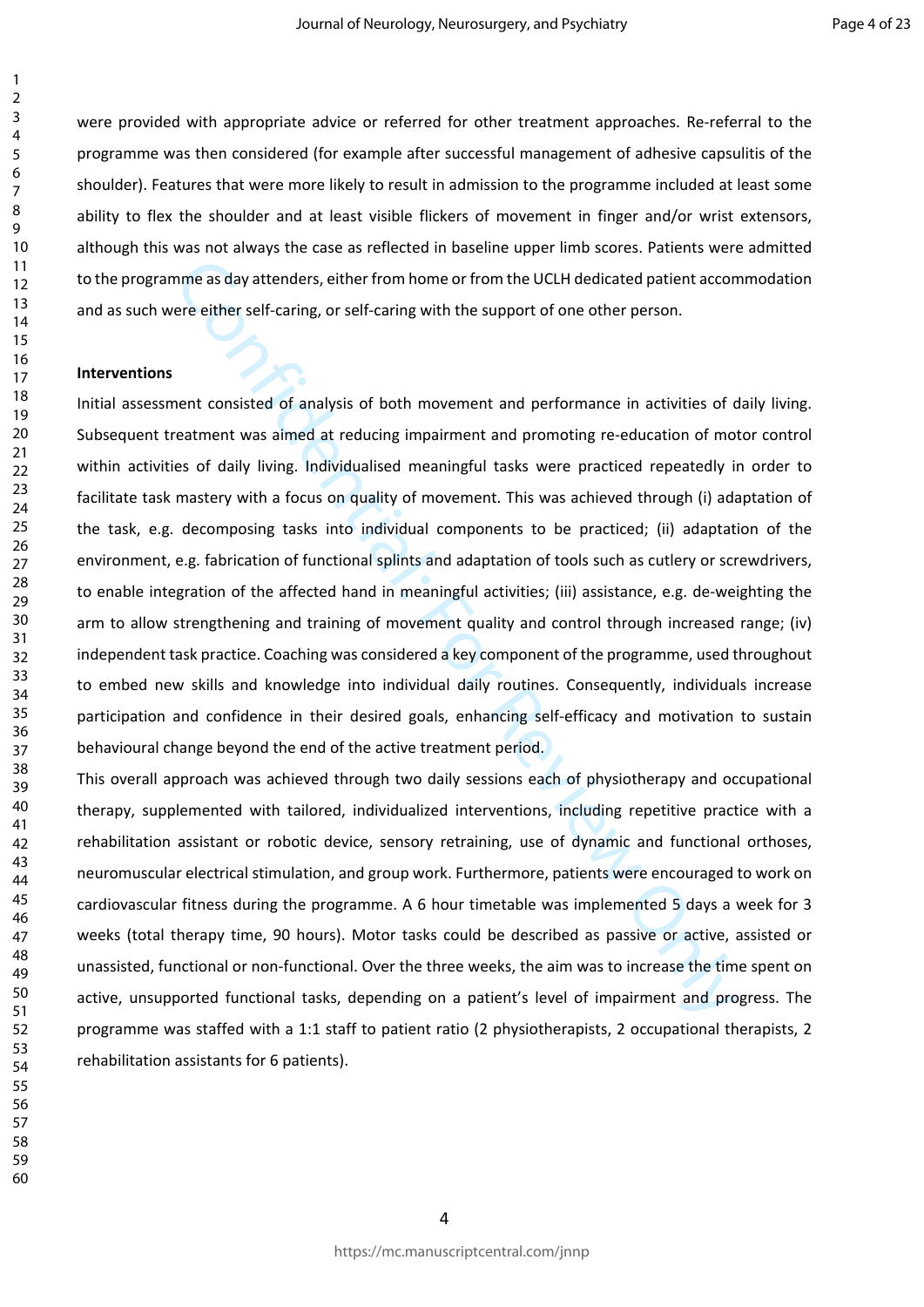#### **Quantitative assessment**

All patients had the following baseline scores measured on admission (table 1): modified Rankin scale (mRS), Barthel Index (BI), Neurological Fatigue Index (NFI), Hospital Anxiety and Depression Scale (HADS), and sensation (as indexed by light touch on palm as described in Fugl-Meyer assessment of the upper extremity).

The affected upper limb was assessed on admission (T1), discharge (T2), 6 weeks (T3) and 6 months (T4) post-discharge, using the following measures: Fugl-Meyer (upper limb) (FM-UL), Action Research Arm Test (ARAT), Chedoke Arm and Hand Activity Inventory (CAHAI-13), Arm Activity Measure

pper limb was assessed on admission (T1), discharge (T2), 6 weeks (T3) and 6 m, using the following measures: Fugl-Meyer (upper limb) (FM-UL), Action Researc<br>ke Arm and Hand Activity Inventory (CAHAI-13), Arm Activity Meas The FM-UL is a stroke-specific, performance-based impairment index (where impairment refers to loss of body structure and function) with good validity and intra- and inter-rater reliability<sup>11,12</sup>. Here we have used a modified version of the FM-UL, excluding measures of co-ordination and reflexes based on hierarchical properties of the scale<sup>13</sup>, and as these do not relate to the upper limb synergies of interest<sup>14</sup>. The minimum clinically important difference (MCID) has been reported as 5.25 points <sup>15</sup>.

The ARAT assesses a patient's ability to handle objects differing in size, weight and shape and therefore can be considered to be an arm-specific measure of activity limitation<sup>16</sup>. The MCID has been suggested as 5.7 points<sup>17</sup>.

The CAHAI-13 is a validated, upper-limb measure that uses a 13-point quantitative scale in order to assess recovery of the arm and hand in performing activities of daily living after a stroke<sup>18</sup>. It is a performance test using day to day items. It is not designed to measure the patient's ability to complete the task using only their unaffected hand, but rather to encourage bilateral upper limb use. No MCID has been reported for CAHAI-13 (although the minimum detectable change is reported as 6.2<sup>18</sup>).

The Arm Activity Measure (ArmA) is a patient reported outcome score<sup>19</sup> with two components. The ArmA-A asks patients about their ability to care for their affected arm either themselves with their unaffected arm or by a carer or a combination of both of these. ArmA-B asks patients about how easy or hard it is to use the affected arm in activities of daily living. For ArmA-A and ArmA-B, note that lower scores are better. No MCID has been reported for ArmA-A or ArmA-B.

#### **Analysis plan**

Our primary aim was to measure changes in upper limb deficit over time were examined using the Friedman test for all outcome scores. Post-hoc analysis to test differences between individual time points was carried out with the Wilcoxon signed-ranks test. As a secondary aim, we were then interested in whether baseline characteristics correlated with final (T4) outcomes. We initially examined for correlations between individual baseline characteristics and outcomes using Spearman's rank correlation. We also tested whether median T4 outcomes were different depending on gender or side of lesion using Wilcoxon rank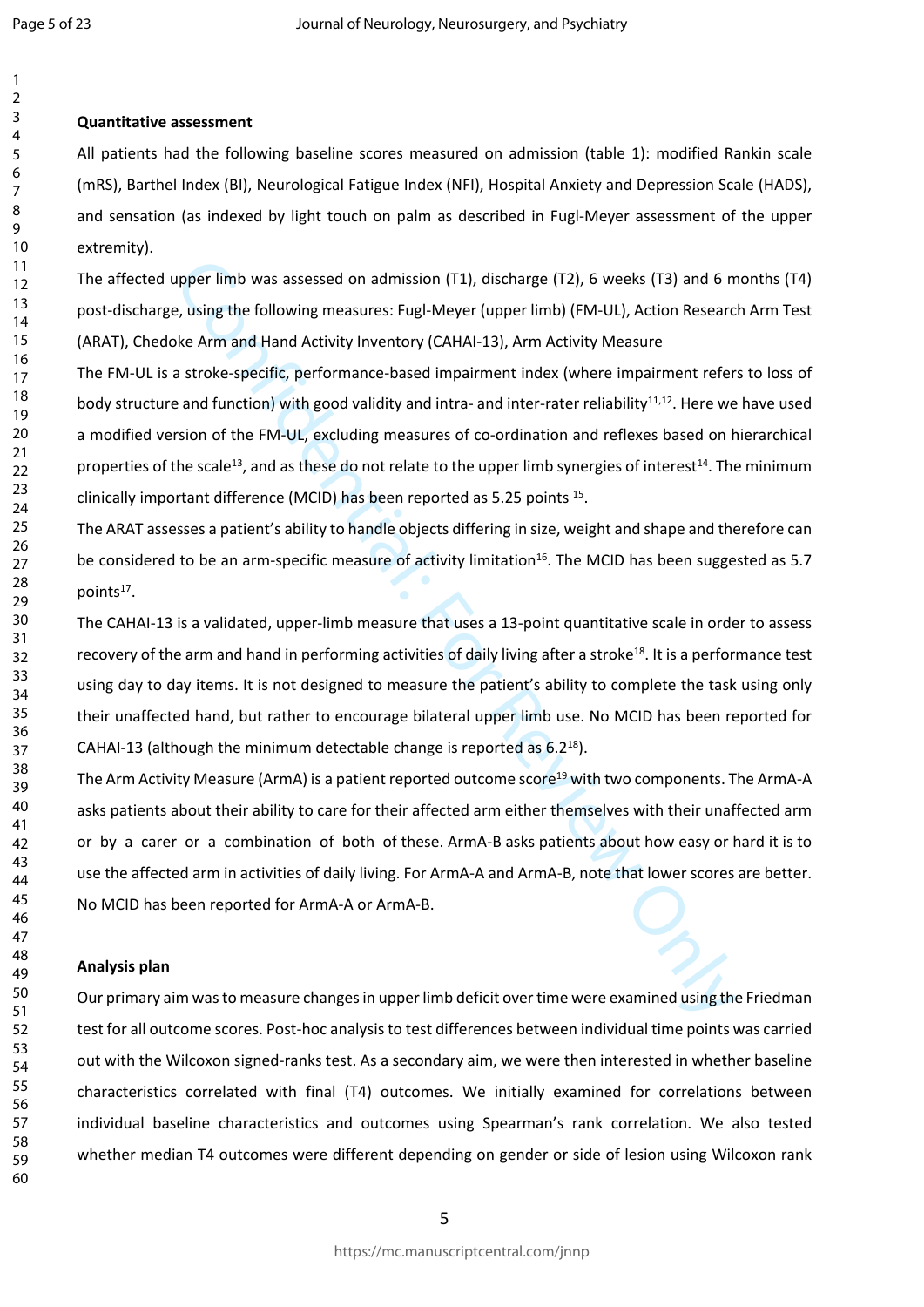sum test. Time since stroke was not considered as a covariate as once in the chronic phase, there is no indication that time since stroke has a linear effect on outcome. Lastly we performed multiple linear regression to look for predictors of either absolute scores at T4 or the change in scores T1 to T4. Lastly, we also examined the relationship between the changes in outcome scores from admission to 6 month follow up using Spearman's rank correlation.

#### **RESULTS**

#### **Baseline characteristics**

Between January 2015 and December 2017, 268 patients were admitted to the QSUL programme (representing 46% of patients assessed in out-patient clinic). 40.4% of patients were admitted from home, whilst 59.6% stayed in the UCLH dedicated patient accommodation. Note, only 16 patients were admitted to the programme prior to 6 months post-stroke, and only 1 prior to 3 months, reflecting overall referral patterns to the programme.

**acteristics**<br>**acteristics**<br>**acteristics**<br>**acteristics**<br>**acteristics**<br>**acteristics**<br>**acteristics**<br>**acteristics**<br>**acteristics**<br>**acteristics**<br>**acteristics**<br>**acteristics**<br>**acteristics**<br>**acteristics**<br>**acteristics**<br>**acteristics** Of those, 30 were non-stroke (12 traumatic brain injury, 8 brain tumour, 3 peripheral neurological conditions, 3 spinal cord injury, 4 inflammatory central nervous system conditions) and are excluded from this analysis. A total of 238 stroke patients were admitted, of whom 224 completed follow up assessments at 6 weeks and 6 months after discharge from the programme. Of the 14 incomplete follow ups, 5 patients considered it too far to travel for follow up, 4 patients suffered intercurrent illness (recurrent stroke, fractured hip, complications of surgery, seizures), and 5 could not be contacted. Differences in median values between complete and missing data groups was tested with Wilcoxon Signed Rank test. Where appropriate, differences in proportions between complete and missing data groups were tested with Chisquared test. There were no differences in baseline characteristics between patients who completed follow up and those who were lost to follow up (table 1). Because (i) there was no systematic difference between subjects with complete data and those with missing data, and (ii) only outcome data (not explanatory variables, which were collected at T1) were missing, then missing data were dealt with by performing a complete case analysis (i.e. only using subjects where complete data were available).

#### **Changes in upper limb deficit**

The median scores for the affected upper limb at admission (T1), discharge (T2), 6 weeks (T3) and 6 months post-discharge (T4) are shown in table 2. The Friedman test was used to demonstrate a significant effect of time since admission for all outcome scores; FM-UL ( $\chi^2$  (3) = 431.8, p<0.0001); ARAT ( $\chi^2$  (3) = 383.2, p<0.0001); CAHAI ( $\chi^2$  (3) = 371.6, p<0.0001); ArmA-A ( $\chi^2$  (3) = 238.4, p<0.0001); ArmA-B ( $\chi^2$  (3) = 305.6, p<0.0001). Post hoc analysis with Wilcoxon signed-ranks test was conducted to test the hypothesis that the difference between the paired values (T1-T2, T1-T3, T1-T4, T2-T3, T2-T4, T3-T4) comes from a distribution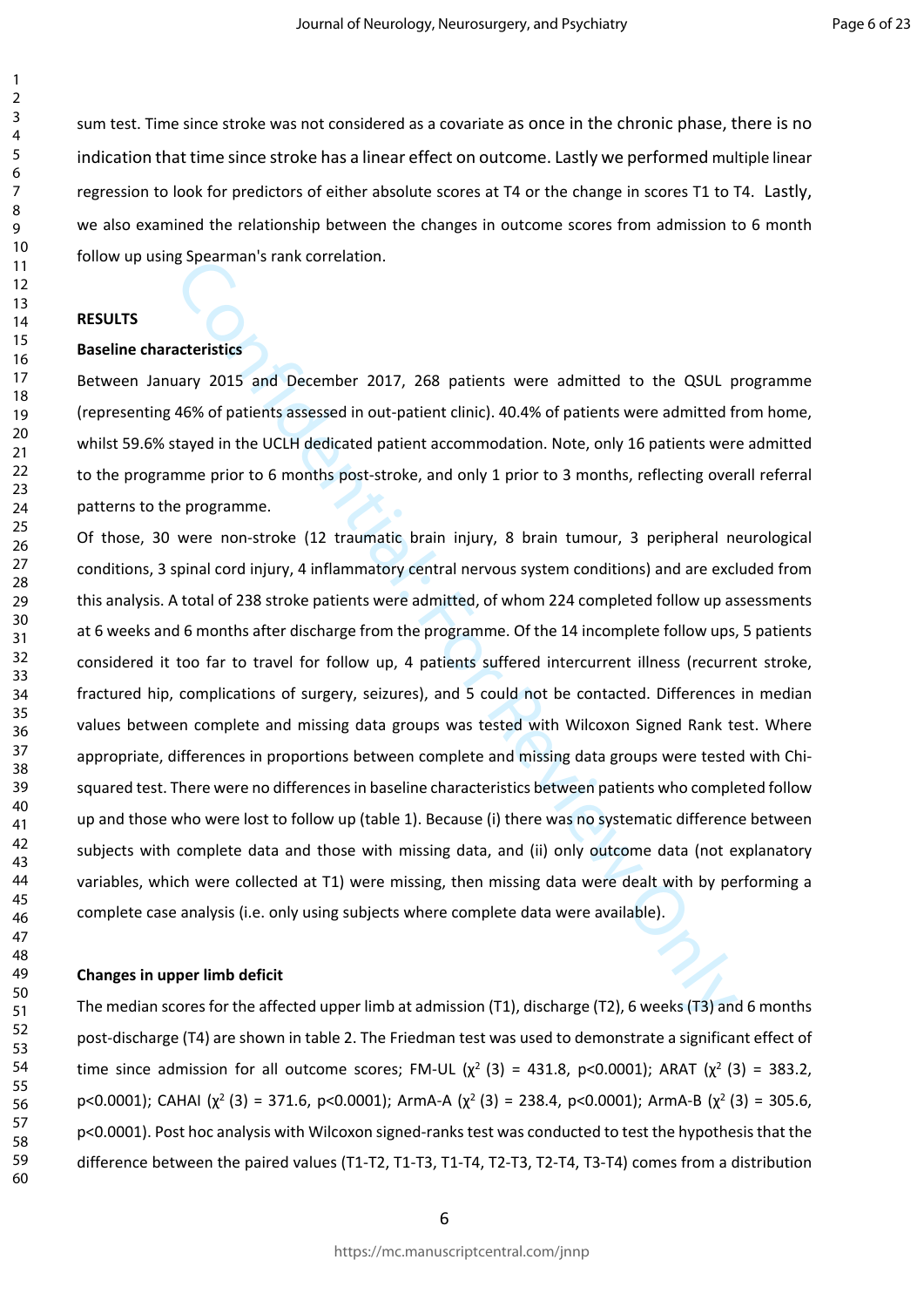whose median is zero (i.e. testing whether the change in score is significantly greater than zero). A Bonferroni correction was applied to the significance level for the 6 comparisons made for each of the 5 different outcome scores ( $p<0.05/30 = 0.0017$ ). For each outcome score, there was a significant difference between each pair of time points compared, except T2-T3 for the ArmA-A (table S1). Individual scores at each time point are shown in figures 1 and 2. Individual changes in scores in comparison to admission are shown in table 3 and figures 1 and 2. These results demonstrate improvement during the 3 week programme, but also continued improvement after discharge.

By 6 months after the programme, 68.3% of patients had achieved greater than the MCID of 5.25 points on the FM-UL. For ARAT, this figure was 61.6%. No published MCID is published for the other scores. MCID is often quoted as 10% of the maximum score. If this were the case, then by 6 months, MCID would have been reached by 59.4% of patients for CAHAI, 53.8% for ArmA-A and 72.3% for ArmA-B.

#### **Predictors of outcome**

Ie 3 and figures 1 and 2. These results demonstrate improvement during the 18 and figures 1 and 2. These results demonstrate improvement during that the MCID of 5.2:<br>
fer the programme, 68.3% of patients had achieved great Firstly, we were interested to see whether any baseline characteristics (T1) correlated with final outcome at T4. Spearman's rank correlation was used to show that admission values at T1 for FM-UL, ARAT, CAHAI, ArmA-A, ArmA-B all correlated with T4 values for FM-UL, ARAT, CAHAI, ArmA-A, ArmA-B. In addition, admission BI correlated with T4 CAHAI; admission mRS correlated with T4 FM-UL, ARAT and CAHAI; admission sensation correlated with T4 CAHAI. Age, NFI and HADS at T1 did not correlate with any scores at T4. All p-values were corrected for multiple comparisons by Bonferroni correction (Table 4). Figure 3 helps to visualise the influence of baseline admission scores on final score at 6 month follow up. Furthermore, a Wilcoxon ranked sum test showed that T4 outcomes did not differ by gender or affected hemisphere. There was a trend for patients with non-dominant affected limbs to achieve better (lower) ArmA-B scores in comparison to those with dominant affected limbs (median 17 for non-dominant vs -27 for dominant, p = 0.027, uncorrected). There were no differences in T4 scores between patients with dominant or non-dominant affected limbs for any of the other outcome scores.

Secondly, we were interested to see whether any baseline characteristics (T1) correlated with magnitude of change from admission to 6 months follow up (T1 to T4). Spearman's rank correlation was used to show that FM-UL, ARAT, CAHAI and ArmA-B at T1 correlated with change in ARAT and CAHAI (but not FM-UL) from T1 to T4. FM-UL at T1 also correlated with change in ArmA-B from T1 to T4. ArmA-A at T1 correlated with change in both CAHAI and ArmA-A from T1 to T4. ArmA-B at T1 correlated with change in both ArmA-A and ArmA-B from T1 to T4. Age, NFI, HADS, BI and mRS at T1 did not correlate with any scores at T4. All pvalues were corrected for multiple comparisons by Bonferroni correction (table 5). We also performed a Wilcoxon ranked sum test to show that change in scores from T1 to T4 were not different depending on gender or affected hemisphere. There was a trend for patients with non-dominant affected limbs to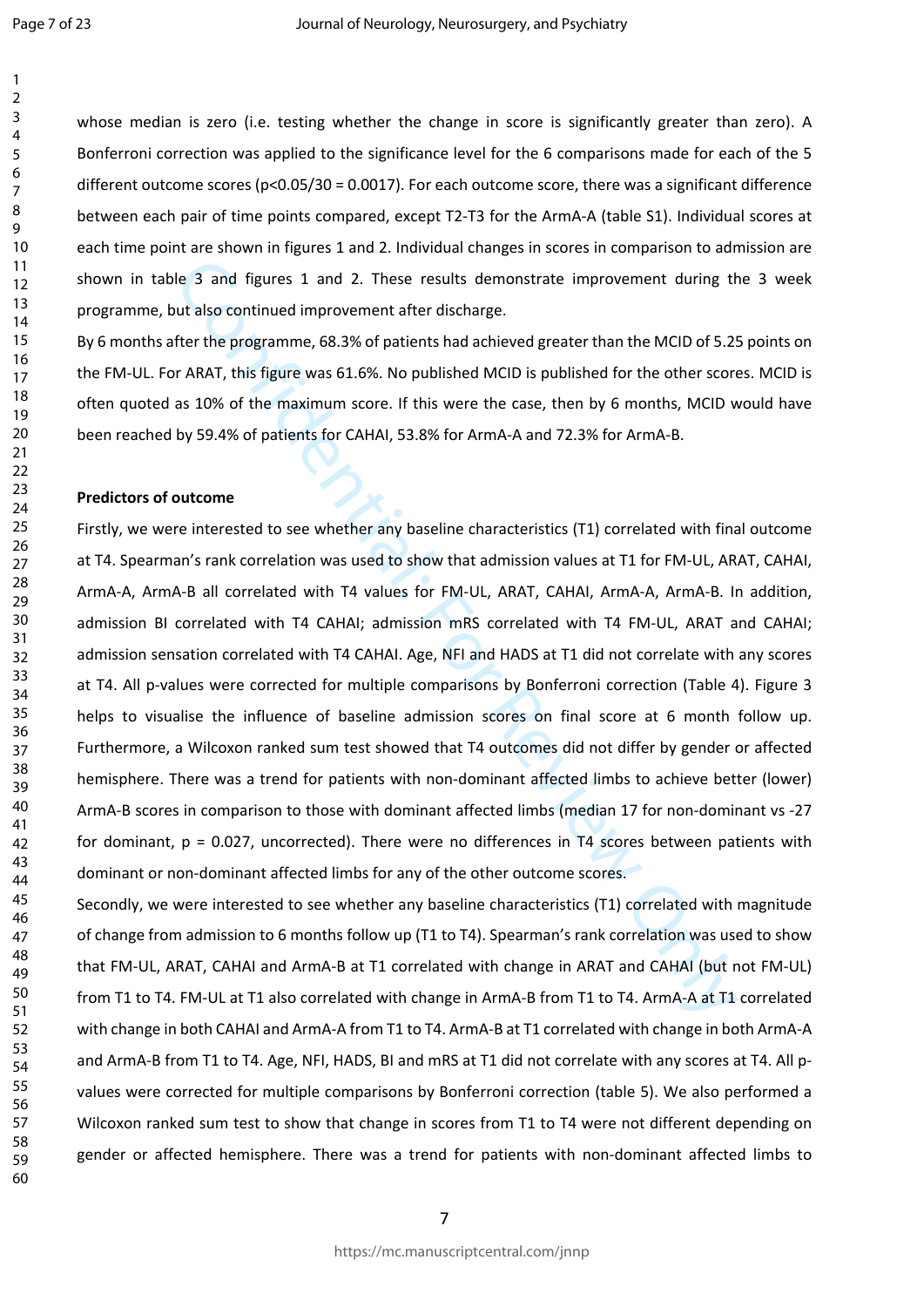improve on the ArmA-B between T1 and T4 to a greater degree than those with dominant affected limbs (median changes of -17.5 for non-dominant vs -12 for dominant,  $p = 0.017$ , uncorrected). There were no differences in change scores between patients with dominant or non-dominant affected limbs for any of the other outcome scores.

1. (T4) or the change in scores from admission to 6 months after treatment (T1 to<br>FI, HADS and sensation on admission together with the matching initial score on<br>tempting to predict FM4 or change from FM1 to FM4). Models p We then performed multiple linear regression to look for predictors of either absolute scores at 6 months after treatment (T4) or the change in scores from admission to 6 months after treatment (T1 to T4) using age, BI, mRS, NFI, HADS and sensation on admission together with the matching initial score on admission (e.g. FM1 if attempting to predict FM4 or change from FM1 to FM4). Models predicting T4 scores for FM-UL, ARAT, CAHAI, ArmA-A and ArmA-B were all highly significant (p<0.0001). Models predicting change from T1 to T4 for ARAT, CAHAI, ArmA-A and ArmA-B (but not FM-UL) were also highly significant (p<0.0001). However, the only factor that significantly contributed to these models was the matched initial score on admission (e.g. ARAT at T1 predicting ARAT at T4), but not age, BI, mRS, NFI, HADS or sensation on admission. As such, this approach did not contribute further to the correlation results shown in table 4 and 5, with regression models not able to account for a higher proportion of variance in scores at T4 or change in scores from T1 to T4 than the admission score (see also Figure 3).

#### **Relationship between outcome measures**

Each outcome score assesses a different aspect of recovery. Using Spearman's rank correlation, we examined the relationship between the changes in outcome scores from admission to 6 month follow up. A Bonferroni correction was applied to the significance level for the 10 comparisons made between the 5 different outcome scores (p<0.05/10 = 0.005) (Table 6 and Figure 4). Changes in FM-UL, ARAT and CAHAI correlated weakly with one another. The ArmA-B change correlated with changes in both ArmA-A and ARAT.

#### **DISCUSSION**

We report the results from a single centre clinical service delivering high dose and intensity of upper limb focused neurorehabilitation for people with stroke. Almost all of these patients were in the chronic (>6 months after stroke) phase. The key messages from our results are (i) patients were able to complete the 90 hours of the programme, despite exhibiting a range of impairments and fatigue levels, (ii) large clinical improvements in upper limb impairment (FM-UL) and activity (ARAT, CAHAI, ArmA) were observed, and (iii) these changes were maintained, or even improved upon, 6 months after treatment.

The QSUL programme is based on the hypothesis that a high dose and intensity of upper limb neurorehabilitation can lead to large clinically meaningful improvements in chronic stroke patients. It is worth comparing the magnitude of the changes with previous reported clinical trials of upper limb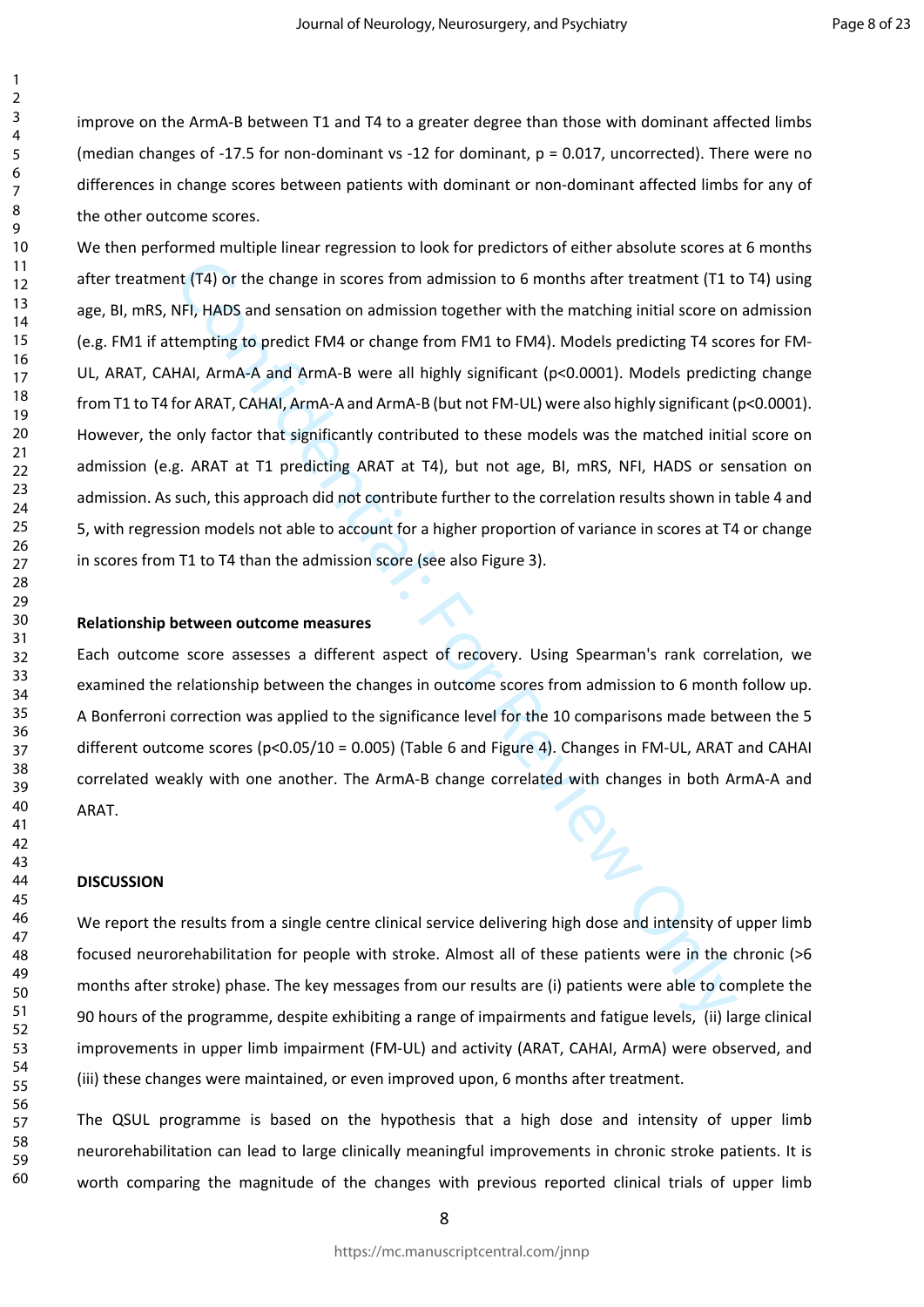rehabilitation. Most obviously, the study by McCabe et al<sup>10</sup> investigated the effects of 300 hours of upper limb rehabilitation in 48 chronic stroke patients with similar characteristics to those reported here (baseline FM-UL 24, compared to 26 in our patients) and reported an increase of 8-11 points on the FM-UL at the end of 300 hours of upper limb treatment (although later follow up results have not been reported). In the QSUL programme, the median FM-UL (modified) improvement was 6 points after the 90-hour programme, increasing to 9 points by 6 months follow up, achieving a similar overall magnitude of change in comparison to McCabe et al. In addition to reductions in impairment (FM-UL), our patients also improved at the level of activity (ARAT and CAHAI) and participation (using the patient reported outcome measure, ArMA). Importantly, we report that these group level effects continued to improve at 6 weeks and then 6 months after treatment had stopped, (figure 1 and 2).

points by 6 months follow up, achieving a similar overall magnitude of change in cal. In addition to reductions in impairment (FM-UL), our patients also improved cAT and CAHAI) and participation (using the patient reported Other than the study by McCabe et al, the general view has been that large changes, especially in impairment, have not been seen for behavioural interventions of the post-stroke upper limb<sup>3</sup>. Direct comparison with other studies is difficult because some may have been conducted in less severely affected patients, the dose (measured in time) of the intervention may have been lower, and the numbers of patients enrolled has been much lower than we report here. Whilst this report of our single-centre clinical outcomes is not a replication of the McCabe study, it suggests that the next wave of upper limb rehabilitation trials must investigate much higher doses of the treatment than is currently attempted. Whilst we will hear the refrain that it is not possible to deliver such high doses in current health care settings (the pragmatic view), it is in fact precisely the role of clinical research to challenge what we currently do in order to reshape and improve our clinical services to make them better (the aspirational view). Those involved in stroke medicine will recognise that this is exactly the effect that thrombolysis had on acute management of stroke, leading to the high quality hyperacute stroke services we see today. Post-stroke neurorehabilitation must adopt the same aspirational approach<sup>20</sup>.

Whilst the appropriate dose of upper limb rehabilitation is debated, the content of the intervention receives less attention. Our approach was based on analysis of movement and performance in activities of daily living, reduction of impairment and re-education of quality and control of movement within activities of daily living, all performed in an iterative and non-linear fashion. Education, self-efficacy and goal setting were integral components of the programme, and we can speculate that the education and focus on selfefficacy contributed to the continued increase in scores after treatment stopped. The therapeutic approach taken towards specific impairments was the same across patients, but approaches at the activity and participation level will necessarily vary as they are tailored to an individual's specific meaningful goals. We acknowledge that an immediate challenge for us and for the field in general is to be able to define what the 'active ingredients' of neurorehabilitation are, so that these elements can be further tested. Our approach appears to have similarities with that taken by McCabe et al, with an emphasis on the quality of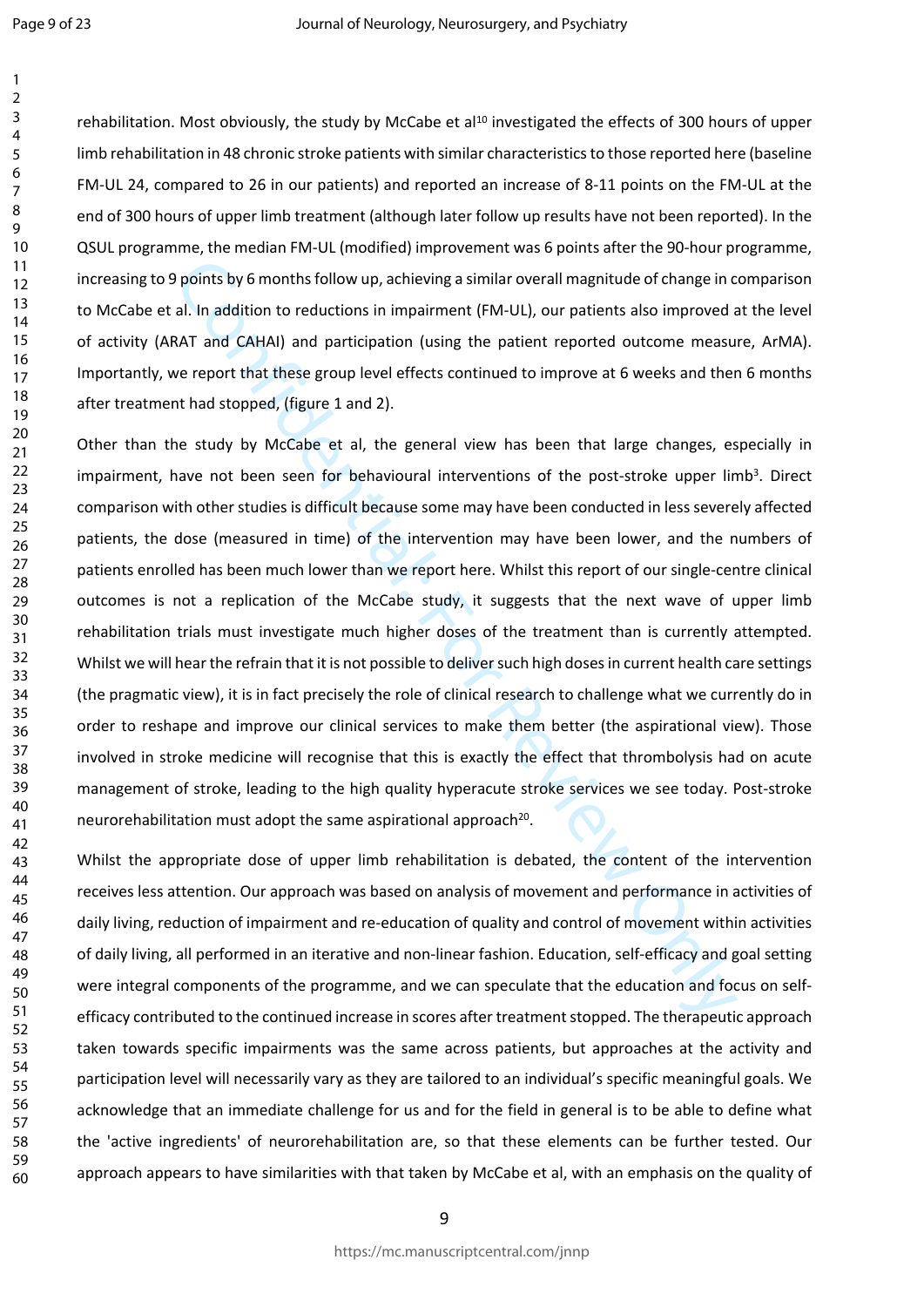the movement as well as the final goal of the movement. The latter is often the sole focus of task-specific repetition, which has been used in many upper limb rehabilitation studies to date. The evidence for repetitive task-specific training is of low to moderate quality<sup>21</sup> and the effects have been disappointingly small even when the number of repetitions has been greatly increased<sup>8</sup>. It is difficult to tell whether this lack of effect is specific to task-specific training, because in general the dose (in terms of hours of active training) has been quite low, whether delivered by a therapist<sup>21</sup> or robotic device<sup>22</sup>. There have been suggestions that chronic stroke patients might not tolerate more training than has been offered in these trials<sup>8</sup>, but the study of McCabe et al<sup>10</sup> and now our own clinical experience undermine this view.

been quite low, whether delivered by a therapist<sup>31</sup> or robotic device<sup>22</sup>. There<br>at chronic stroke patients might not tolerate more training than has been offer<br>study of McCabe et al<sup>10</sup> and now our own clinical experienc Although this result is exciting, we must acknowledge that it is a single centre clinical service with no randomisation and no control group. Although there are some reports of late improvement up to 12 months after lacunar stroke<sup>23</sup>, we expect that chronic stroke patients who are often several years after their stroke, will not change across this range of outcome scores without treatment. We suggest that it is unlikely that this magnitude of change would be seen without therapeutic intervention, but this assertion requires empirical confirmation. Our work however, provides strong justification for undertaking such high dose clinical trials. Clinic data on which to base these future studies is sorely lacking and this has led to the proliferation of low dose pragmatic rehabilitation studies. However, there is still much to be learned from published data arising from clinical services in neurorehabilitation<sup>24</sup>, making up for lack of clinical trial rigour with large sample sizes that are rarely achieved in clinical trials. Data from clinical services therefore have the potential to refine what experimental questions are addressed in future randomised clinical trials. Another limitation is the unblinded nature of the assessments, introducing possible bias into the results. All assessors are also therapists on the programme, although we ensure that assessments are carried out by therapists from another team who are not treating the patient. Fidelity of outcome scores is always an important issue in clinical trials. In our programme, we have instituted regular in-service training for FM-UL, ARAT and CAHAI to ensure high levels of reproducibility between assessors.

A common complaint regarding single centre clinical services is that they select only patients most likely to succeed. It is important to acknowledge that the QSUL programme does not have strict inclusion/exclusion criteria. Although our patients are generally younger than the average stroke patient and have high levels of independence they have a wide range of upper limb impairments. It can be seen from figures 1 and 2 that the range of severity of the upper limb on the QSUL programme was very broad, quite unlike a clinical trial, although the median scores suggest that patients were weighted towards the moderate-severe end of upper limb impairment and activity limitation. We would argue that the QSUL programme is aspirational in its goals (high quality, high dose, high intensity treatment) and pragmatic in its application (wide range of patients admitted onto the programme). It's interesting to consider the potential impact of initial upper limb severity on our outcomes, but in fact, although initial score correlates well with the final score at 6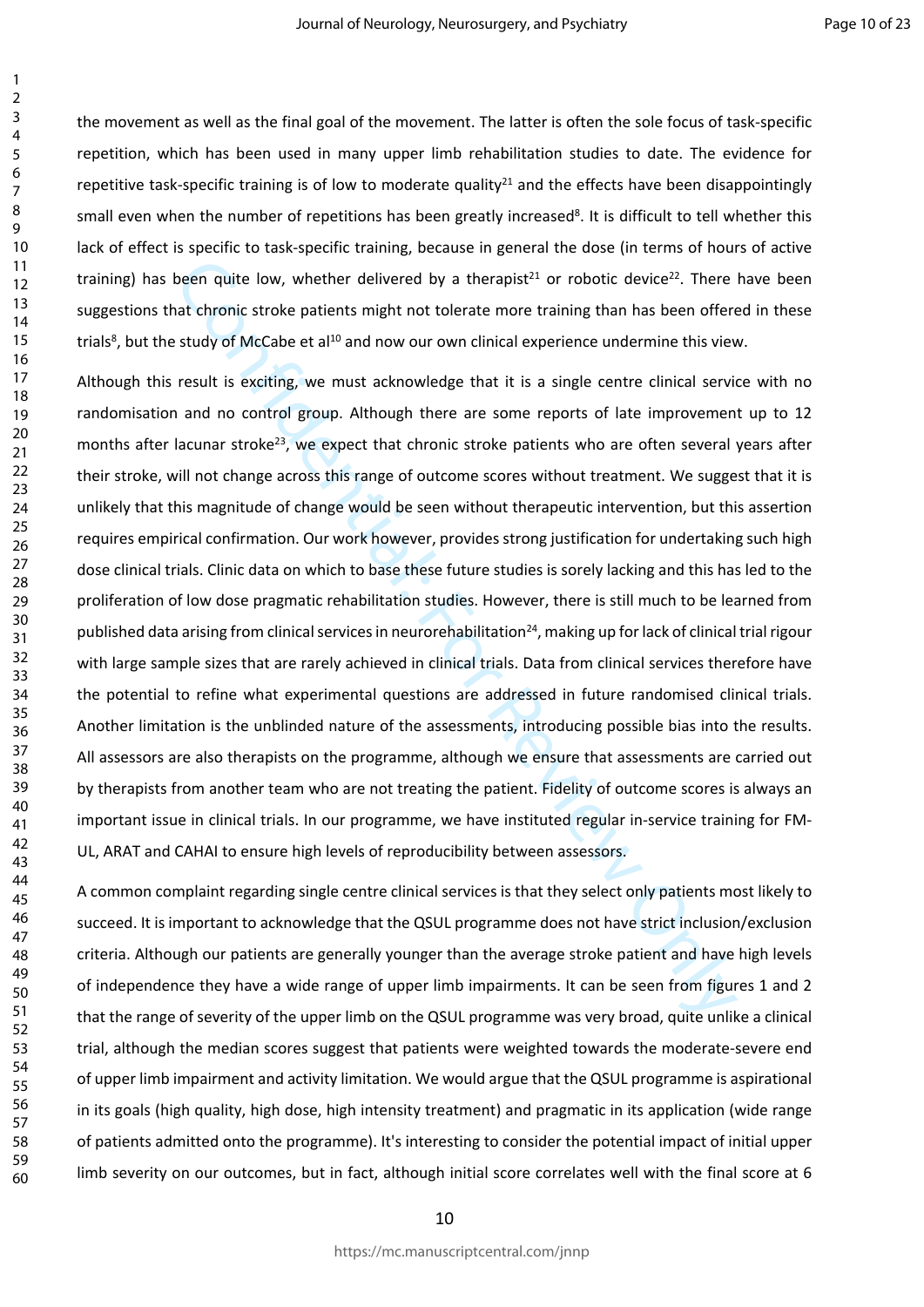months (table 4), the change in score correlates only weakly with initial score (table 5, Figure 3). There are two ways this 'mixed-bag' approach may have potentially reduced the overall magnitude of the clinical effects we observed. Firstly, there may be a ceiling effect from patients with relatively high scores on admission. Secondly, many of our patients were quite severely impaired. Indeed, a quarter of our patients had an admission ARAT below 7, which suggests they have great difficulty in using their hand in any kind of activity of daily living. The treatment goals in these type of patients might initially be very different to the moderate to mild type patients, with benefits less likely to be reflected in changes in FM-UL and ARAT compared to the CAHAI or ArMA for example. However, the wide range of patients treated in the programme means that no clear patterns, in relation to differential effects on various scores, could be seen (Table 6, Figure 4).

y living. The treatment goals in these type of patients might initially be very differ<br>information the patients, with benefits less likely to be reflected in changes in FM-UL<br>the CAHAI or ArMA for example. However, the wid Some might argue that the wide range of responses, including those patients who changed very little, points to the need for stratification and selection of those patients most likely to respond, and this is certainly a reasonable view. However, the first point to make is that our results show that with large enough numbers and a high enough dose of the intervention, it is possible to demonstrate large group-level effects in relatively unselected populations of chronic stroke patients. Indeed, if the former (stratification) approach is to be adopted, then these kind of large data sets will be required to determine what the characteristics of the 'responders' are likely to be. The second point to make is that we found no strong clinical indicators, amongst our measured explanatory variables, of which patients were most likely to change, including sensory loss in the hand, fatigue<sup>25</sup> and depression (tables 4 and 5). It might be that neurophysiological (presence or absence of motor evoked potentials)<sup>26</sup>, neuroimaging (assessment of corticospinal tract, whole brain damage or brain function)<sup>27–30</sup> or cognitive (sustained attention, memory, motivation)<sup>31,32</sup> measures are required for accurate stratification based on likely response, and this can certainly be tested in future.

In summary, here we present the results from a single centre clinical service dedicated to post-stroke upper limb neurorehabilitation in chronic stroke patients. Despite treating patients with a wide range of impairment, we were able to show a large group-level magnitude of change at both the impairment and activity level. Our experience suggests that much higher doses and intensity of upper limb neurorehabilitation can be delivered and our results should inform future clinical trial design.

#### **ACKNOWLEDGEMENTS**

Thanks to all the physiotherapists and occupational therapists at The National Hospital for Neurology and Neurosurgery, Queen Square, who have treated patients on this programme. Thanks to UCLH Charities, Friends of UCLH and The National Brain Appeal for funding to purchase equipment used in this programme.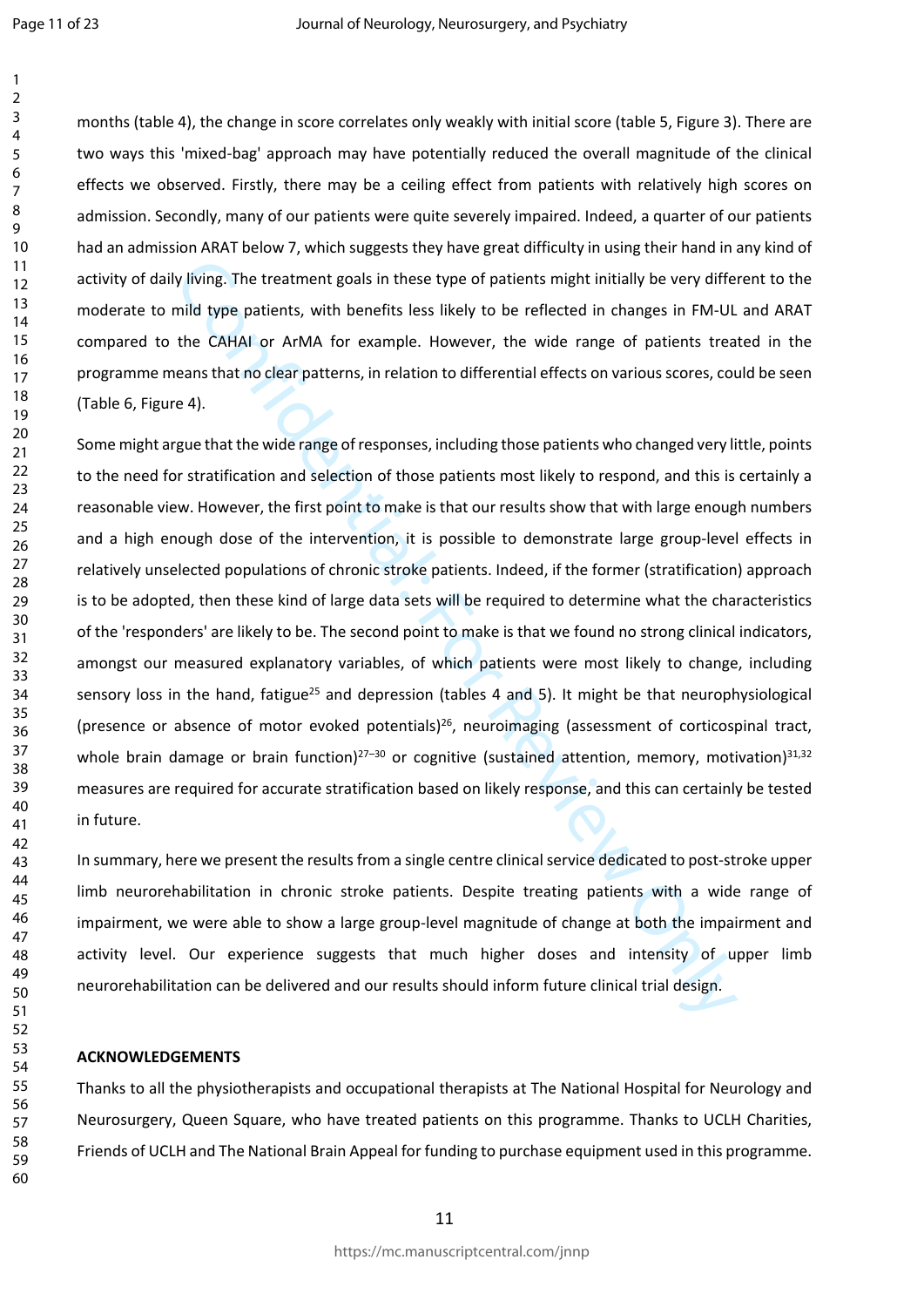#### **REFERENCES**

- 1. Licher S, Darweesh SKL, Wolters FJ, et al. Lifetime risk of common neurological diseases in the elderly population. *J Neurol Neurosurg Psychiatry.* 2018 Oct 2; doi: 10.1136/jnnp-2018-318650. [Epub ahead of print].
- 2. Broeks JG, Lankhorst GJ, Rumping K, et al. The long-term outcome of arm function after stroke: results of a follow-up study. Disabil Rehabil. 1999;21(8):357–64.
- 3. Krakauer JW, Carmichael ST, Corbett D, et al. Getting neurorehabilitation right: what can be learned from animal models? *Neurorehabil Neural Repair.* 2012;26(8):923–31.
- 4. Lohse KR, Lang CE, Boyd LA. Is more better? Using metadata to explore dose-response relationships in stroke rehabilitation. *Stroke.* 2014;45(7):2053–8.
- 5. Langhorne P, Coupar F, Pollock A. Motor recovery after stroke: a systematic review. *Lancet Neurol.* 2009;8(8):741–54.
- 6. Winstein CJ, Wolf SL, Dromerick AW, et al. Effect of a Task-Oriented Rehabilitation Program on Upper Extremity Recovery Following Motor Stroke: The ICARE Randomized Clinical Trial. *JAMA*. 2016;315(6):571–81.
- 7. Lo AC, Guarino PD, Richards LG, et al. Robot-assisted therapy for long-term upper-limb impairment after stroke. *N Engl J Med*. 2010;362(19):1772–83.
- 8. Lang CE, Strube MJ, Bland MD, et al. Dose-response of task-specific upper limb training in people at least 6 months post stroke: A Phase II, single-blind, randomized, controlled trial. *Ann Neurol*. 2016;80(3):342-54.
- v-up study. Disabil Rehabil. 1999;21(8):357–64.<br>W, Carmichael ST, Corbett D, et al. Getting neurorchabilitation right: what can<br>almodels? Neurorchabil Neurol Repoir. 2012;26(8):923–31.<br>Lang CE, Boyd LA. Is more better? Usi 9. Klamroth-Marganska V, Blanco J, Campen K, et al. Three-dimensional, task-specific robot therapy of the arm after stroke: a multicentre, parallel-group randomised trial. *Lancet Neurol.* 2014;13(2):159– 66.
- 10. McCabe J, Monkiewicz M, Holcomb J, et al. Comparison of robotics, functional electrical stimulation, and motor learning methods for treatment of persistent upper extremity dysfunction after stroke: a randomized controlled trial. *Arch Phys Med Rehabil.* 2015;96(6):981–90.
- 11. Duncan PW, Propst M, Nelson SG. Reliability of the Fugl-Meyer assessment of sensorimotor recovery following cerebrovascular accident. *Phys Ther.* 1983;63(10):1606–10.
- 12. Fugl-Meyer AR, Jääskö L, Leyman I, et al. The post-stroke hemiplegic patient. 1. a method for evaluation of physical performance. *Scand J Rehabil Med*. 1975;7(1):13–31.
- 13. Crow JL, Harmeling-van der Wel BC. Hierarchical properties of the motor function sections of the Fugl-Meyer assessment scale for people after stroke: a retrospective study. *Phys Ther*. 2008;88(12):1554– 67.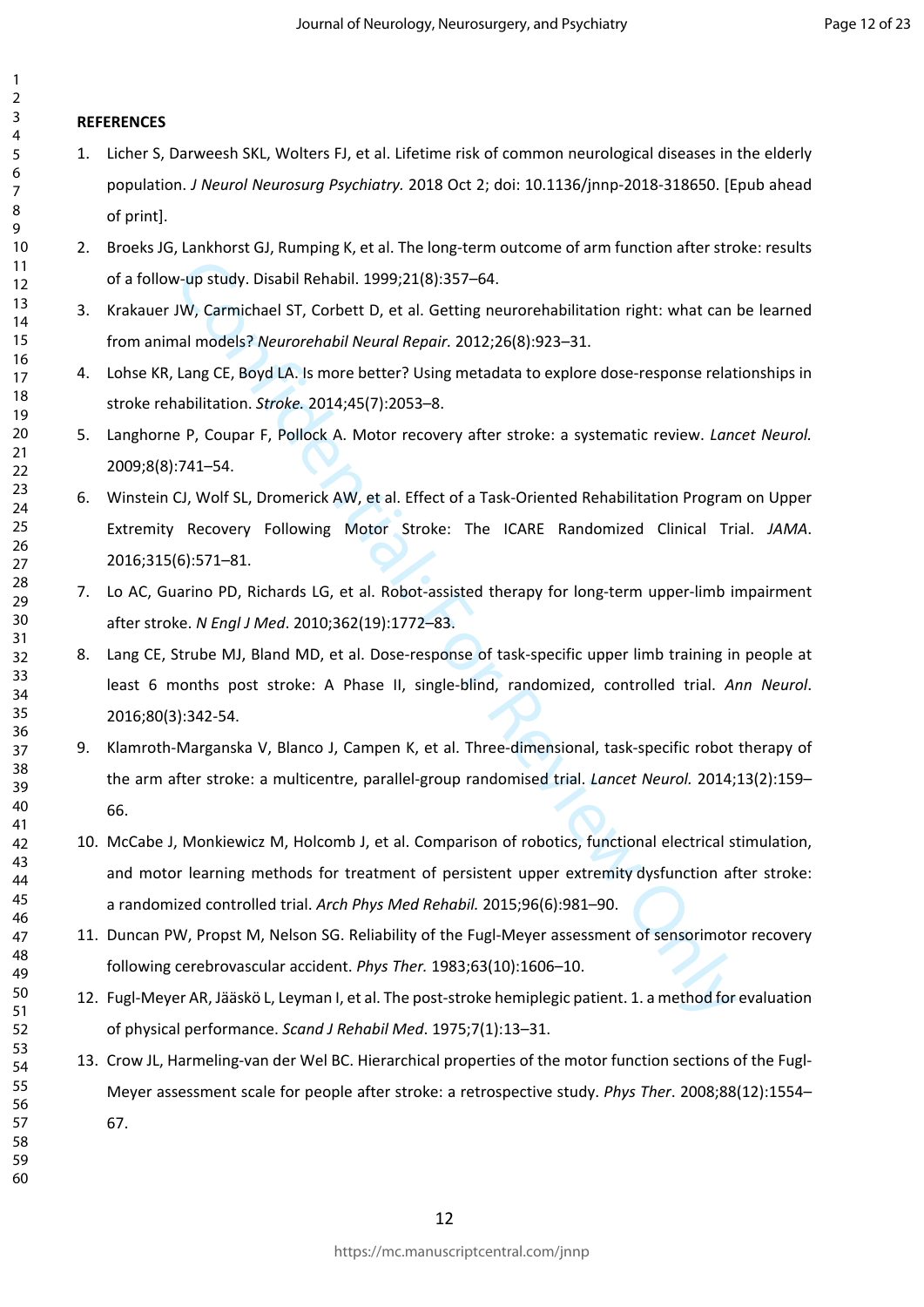- 14. Hsieh Y-W, Hsueh I-P, Chou Y-T, et al. Development and validation of a short form of the Fugl-Meyer motor scale in patients with stroke. *Stroke*. 2007;38(11):3052–4.
- 15. Page, S. J., Fulk, G. D. & Boyne, P. Clinically important differences for the upper-extremity Fugl-Meyer Scale in people with minimal to moderate impairment due to chronic stroke. *Phys Ther* **92**, 791–798 (2012).
- 16. Platz T, Pinkowski C, van Wijck F, et al. Reliability and validity of arm function assessment with standardized guidelines for the Fugl-Meyer Test, Action Research Arm Test and Box and Block Test: a multicentre study. *Clin Rehabil*. 2005;19(4):404–11.
- 17. Van der Lee, J. H. *et al.* The intra- and interrater reliability of the action research arm test: a practical test of upper extremity function in patients with stroke. *Arch Phys Med Rehabil* **82**, 14–19 (2001).
- tinkowski C, van Wijck F, et al. Reliability and validity of arm function assessed guidelines for the Fugl-Meyer Test, Action Research Arm Test and Box and BI<br>et study. Clin Rehabil. 2005;19(4):404-11.<br>e.e., J. H. et of. T 18. Barreca SR, Stratford PW, Lambert CL, et al. Test-retest reliability, validity, and sensitivity of the Chedoke arm and hand activity inventory: a new measure of upper-limb function for survivors of stroke. *Arch Phys Med Rehabil.* 2005;86(8):1616–22.
	- 19. Ashford S, Turner-Stokes L, Siegert R, et al. Initial psychometric evaluation of the Arm Activity Measure (ArmA): a measure of activity in the hemiparetic arm. *Clin Rehabil.* 2013;27(8):728–40.
- 20. Bernhardt J, Borschmann K, Boyd L, et al. Moving rehabilitation research forward: Developing consensus statements for rehabilitation and recovery research. *Int J Stroke.* 2016;11(4):454–8.
- 21. French B, Thomas LH, Coupe J, et al. Repetitive task training for improving functional ability after stroke. *Cochrane Database Syst Rev.* 2016 14;11:CD006073.
- 22. Veerbeek JM, Langbroek-Amersfoort AC, van Wegen EEH, et al. Effects of Robot-Assisted Therapy for the Upper Limb After Stroke. *Neurorehabil Neural Repair.* 2017;31(2):107–21.
- 23. Ganesh A, Gutnikov SA, Rothwell PM, Oxford Vascular Study. Late functional improvement after lacunar stroke: a population-based study. *J Neurol Neurosurg Psychiatry*. 2018 Jul 21; doi: 10.1136/jnnp-2018-318434. [Epub ahead of print]
- 24. Freeman JA, Hobart JC, Playford ED, et al. Evaluating neurorehabilitation: lessons from routine data collection. *J Neurol Neurosurg Psychiatry.* 2005;76(5):723–8.
- 25. De Doncker W, Dantzer R, Ormstad H, et al. Mechanisms of poststroke fatigue. *J Neurol Neurosurg Psychiatry.* 2018;89(3):287-293.
- 26. Agarwal S, Koch G, Hillis AE, et al. Interrogating cortical function with transcranial magnetic stimulation: insights from neurodegenerative disease and stroke. *J Neurol Neurosurg Psychiatry.* 2018 Jun 4; doi: 10.1136/jnnp-2017-317371. [Epub ahead of print].
- 27. Aguilar OM, Kerry SJ, Ong Y-H, et al. Lesion-site-dependent responses to therapy after aphasic stroke. *J Neurol Neurosurg Psychiatry.* 2018 Apr 17; doi: 10.1136/jnnp-2017-317446. [Epub ahead of print].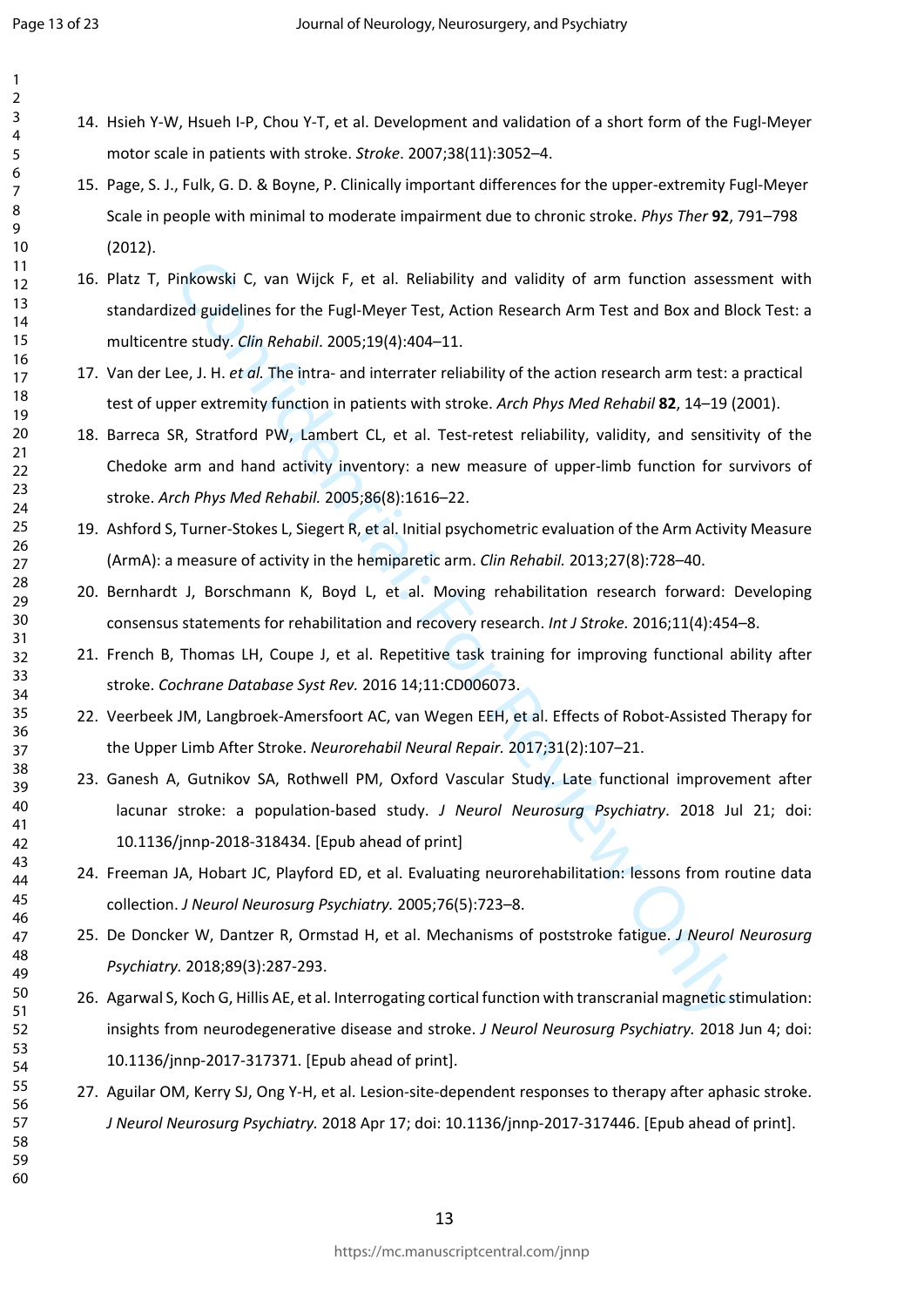- 28. Park C-H, Kou N, Ward NS. The contribution of lesion location to upper limb deficit after stroke. *J Neurol Neurosurg Psychiatry.* 2016;87(12):1283-1286.
- 29. Rondina JM, Park C-H, Ward NS. Brain regions important for recovery after severe post-stroke upper limb paresis. *J Neurol Neurosurg Psychiatry.* 2017;88(9):737-743.
- 30. Burke Quinlan E, Dodakian L, See J, et al. Neural function, injury, and stroke subtype predict treatment gains after stroke. *Ann Neurol.* 2015;77(1):132–45.
- $\frac{1}{122-4}$ <br>  $\frac{1}{16}$  et al. Moto.<br>  $\frac{1}{16}$ , Meuropsychology.<br>
acthwell J.C., et al. Rewar.<br>
gPsychiatry. 2017:88(9):730-7.<br>
Channel Confidential:<br>
Channel Confidential: 31. Robertson IH, Ridgeway V, Greenfield E, et al. Motor recovery after stroke depends on intact sustained attention: a 2-year follow-up study. *Neuropsychology.* 1997;11(2):290–5.
- 32. Quattrocchi G, Greenwood R, Rothwell JC, et al. Reward and punishment enhance motor adaptation in stroke. *J Neurol Neurosurg Psychiatry.* 2017;88(9):730-736.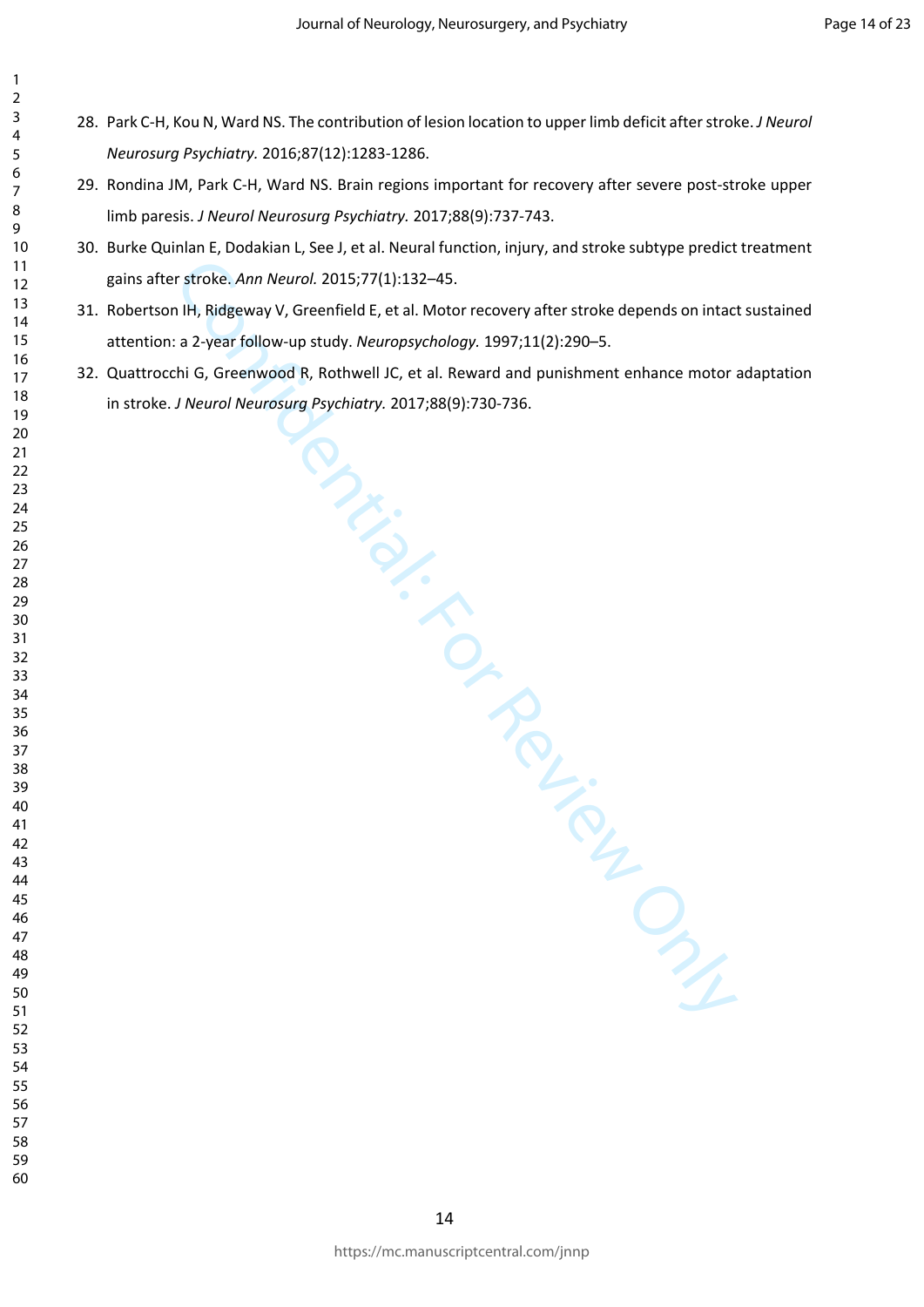#### **FIGURE LEGENDS**

**Figure 1.** Outcome scores for all patients. Each data point represents a single patient. Top row shows individual scores at admission, discharge, 6 weeks and 6 months after discharge. Bottom row shows the individual difference scores for admission to discharge, admission to 6 weeks post-discharge, and admission to 6 months post-discharge. Scores are shown for modified Fugl-Meyer (upper limb), Action Research Arm Test and Chedoke Arm and Hand Activity Inventory (CAHAI). Median (solid line) and upper and lower quartiles (dotted lines) are shown.

ost-discharge. Scores are shown for modified Fugi-Meyer (upper limp), Action kest<br>obte Arm and Hand Activity Inventory (CAHAI). Median (solid line) and upper<br>edlines) are shown.<br>reported outcome scores for all patients. Lo **Figure 2.** Self-reported outcome scores for all patients. Lower scores are better. Each data point represents a single patient. Top row shows individual scores at admission, discharge, 6 weeks and 6 months after discharge. Bottom row shows the individual difference scores for admission to discharge, admission to 6 weeks post-discharge, and admission to 6 months post-discharge. Scores are shown for the Arm Activity Measure part A and B (ArmA-A and ArmA-B). Median (solid line) and upper and lower quartiles (dotted lines) are shown.

**Figure 3.** Admission score plotted against final scores at 6 months post-discharge for Fugl-Meyer (FM-UL), Action Research Arm Test (ARAT), Chedoke Arm and Hand Activity Inventory (CAHAI), Arm Activity Assessment A & B (ArmA-A and ArmA-B). The black line represents the line of 'no change'. Patients above this line for FM-UL, ARAT and CAHAI have improved. Patients below this line for ArmA-A and ArmA-B have improved.

**Figure 4.** Change in scores from admission to 6 months post-discharge for Fugl-Meyer (FM-UL), Action Research Arm Test (ARAT), Chedoke Arm and Hand Activity Inventory (CAHAI), plotted against each other.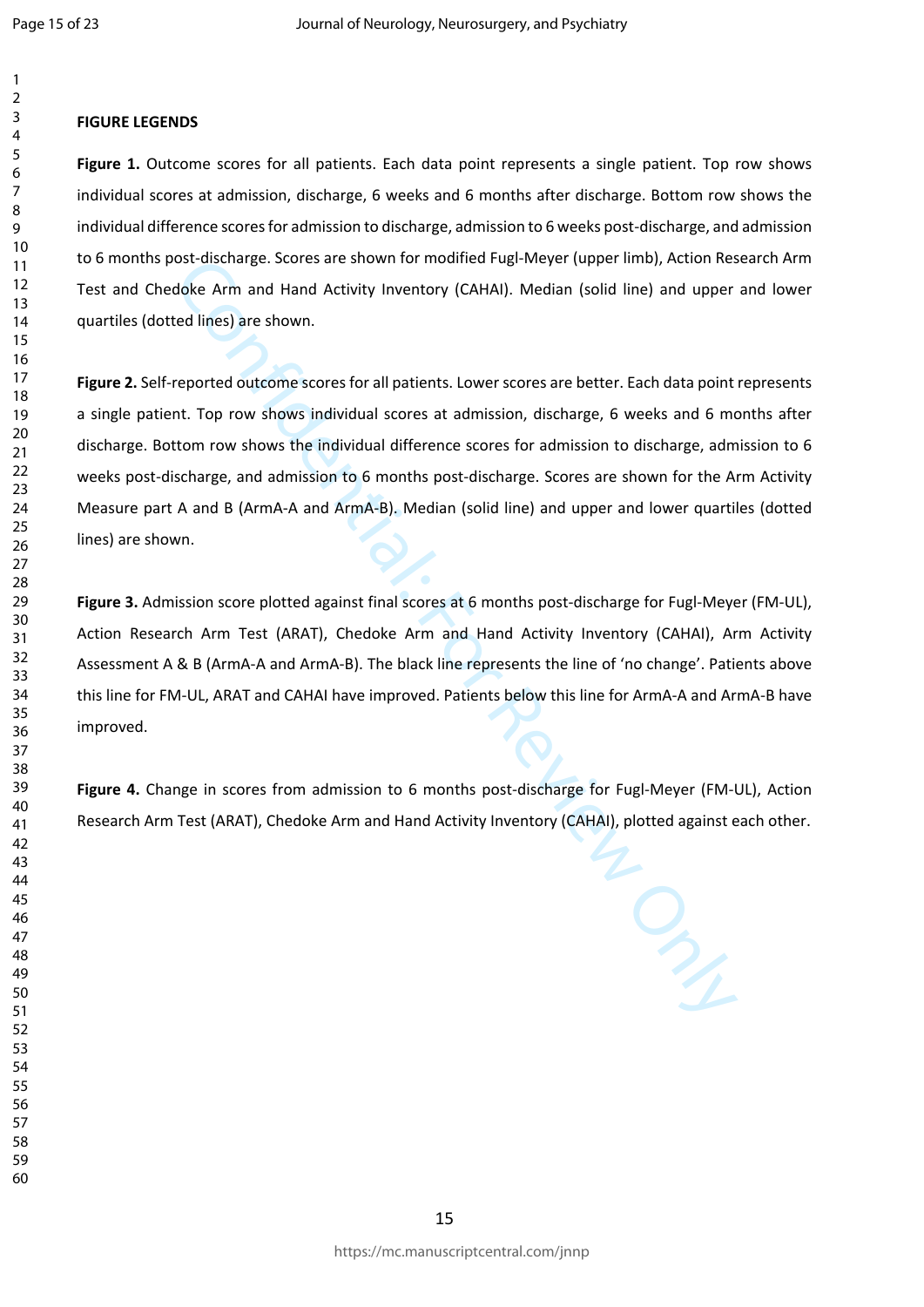| Variable                                                                | <b>Patients with</b>    | <b>Patients with</b>     | Difference between |
|-------------------------------------------------------------------------|-------------------------|--------------------------|--------------------|
|                                                                         | complete data           | missing data             | median values      |
|                                                                         | $(n = 224)$             | $(n=14)$                 |                    |
| Age, Median (IQR), yrs                                                  | 52 (38-60)              | 54.5 (43-61)             | $P = 0.29$         |
| Gender,                                                                 |                         |                          |                    |
| Male, n (%)                                                             | 138 (61.6%)             | 7 (50%)                  | $P = 0.30$         |
| Female, n (%)                                                           | 86 (38.4%)              | 7 (50%)                  |                    |
| Affected Limb*                                                          |                         |                          |                    |
| Left, n (%)                                                             | 117 (51.3%)             | 8(57.1%)                 | $P = 0.39$         |
| Right, n (%)                                                            | 107 (48.7%)             | 6 (42.9%)                |                    |
| Non-dominant                                                            | 110 (49.1%)             | 7 (50.0%)                | $P = 0.87$         |
| Dominant                                                                | 114 (50.9%)             | 7 (50.0%)                |                    |
| Median time since Stroke<br>Months (IQR)                                | 18 (12-51)              | 16 (12-22)               | $P = 0.29$         |
| Modified Rankin Scale, n (%)                                            |                         |                          |                    |
| Median (IQR)                                                            | $2(2-3)$                | $2(2 - 2.75)$            | $P = 0.32$         |
| No Significant Disability                                               | 20 (9.9%)               | 2(14.3%)                 |                    |
| <b>Slight Disability</b>                                                | 106 (47.4%)             | 8(57.1%)                 |                    |
| Moderate Disability                                                     | 95 (42.4%)              | 4 (28.6%)                |                    |
| <b>Moderately Severe</b>                                                | 3(1.3)                  | 0(0%)                    |                    |
| The Barthel Index, Median (IQR),<br>$max = 20$                          | 19 (17-19)              | 19 (18-20)               | $P = 0.12$         |
| The Neurological Fatigue Index, Median<br>$(IQR)$ , max = 62            | $35(25 - 42)$           | 33 (23-38)               | $P = 0.34$         |
| Hospital Anxiety and Depression Scale,<br>Median (IQR), $max = 34$      | $12(8-16)$              | $13(8.5-18)$             | $P = 0.64$         |
| Sensory Loss, n, %                                                      |                         |                          |                    |
| $0 =$ Severe                                                            | 13 (5.8%)               | 2(14.3%)                 |                    |
| $1 =$ Mild                                                              | 111 (49.6%)             | 7 (50%)                  | $P = 0.36$         |
| $2 = Normal$                                                            | 100 (44.6%)             | 5(35.7%)                 |                    |
| Modified Fugl-Meyer                                                     | 26 (16-37)              | 27.5 (19-34)             | $P = 0.92$         |
| (Upper Limb), Median (IQR)                                              |                         |                          |                    |
| $max = 54$                                                              |                         |                          |                    |
| Action Research Arm Test, Median<br>$( IQR), Max = 57$                  | 18 (7-33)               | 15 (9.5-23)              | $P = 0.92$         |
| Chedoke Arm and Hand Activity<br>Inventory, Median (IQR),<br>$Max = 91$ | 40 (28-55)              | 33.5 (27-40)             | $P = 0.37$         |
| Arm Activity Measure A,<br>Median (IQR), Max = $28$                     | $8(5-12)^*$             | $8(6-12)^{**}$           | $P = 0.55$         |
| Arm Activity Measure B,<br>Median (IQR), Max = $52$                     | 38 (24-46) <sup>#</sup> | 36 (29-41) <sup>##</sup> | $P = 0.65$         |

Difference in medians tested with Wilcoxon Signed Rank test. Difference in proportions was tested with Chisquared test. Performed with  $\ddagger$  195 patients out of 224 had ArMA-A and ArMA-B measured on admission.  $\ddagger$ ‡11 patients out of 14 had ArMA-A and ArMA-B measured on admission. \*202 (90.2%) patients were right handed, 22 (9.8%) patients were left handed.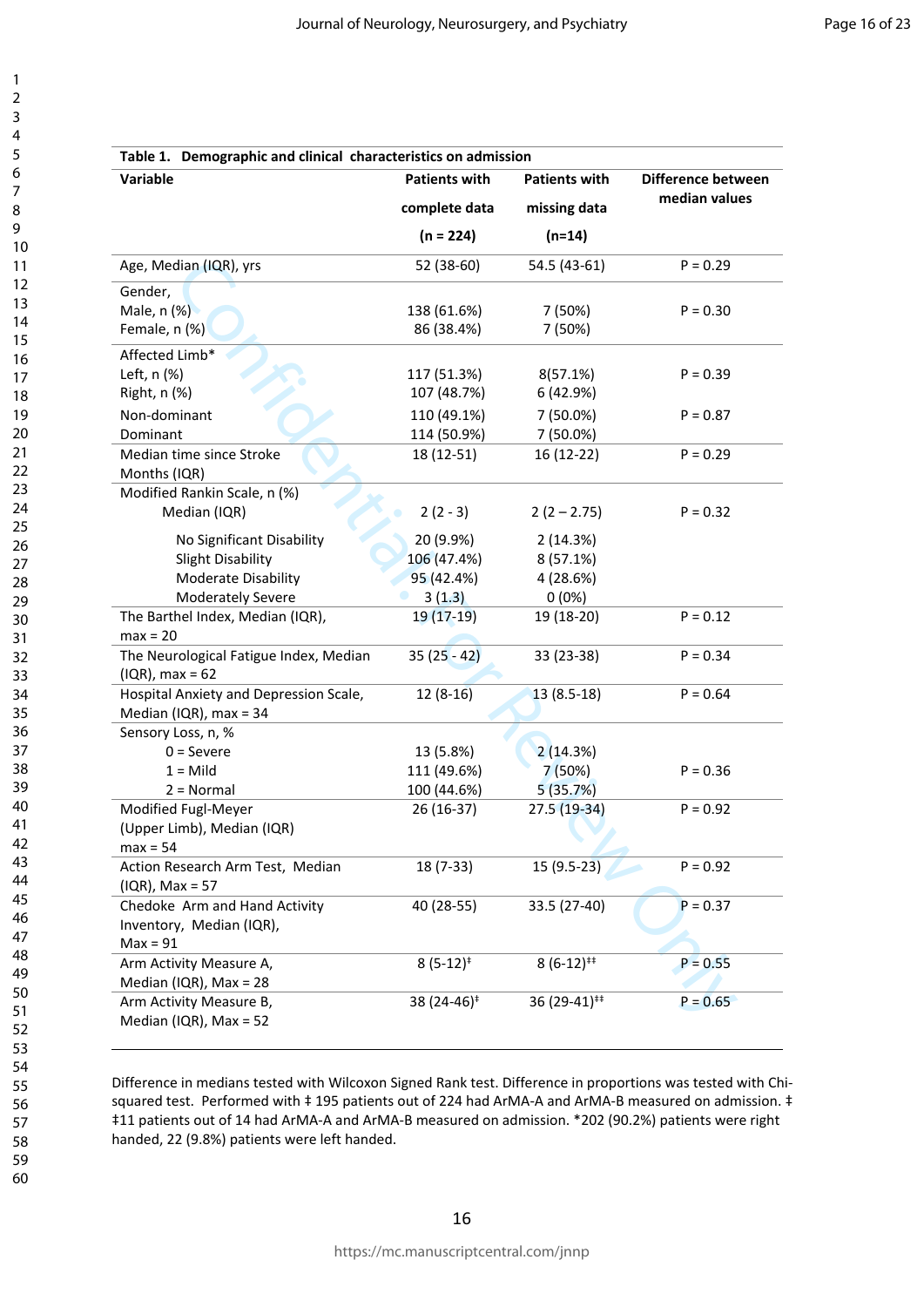|              | Table 2. Upper limb scores before and after admission |                  |               |                |
|--------------|-------------------------------------------------------|------------------|---------------|----------------|
|              | <b>Admission</b>                                      | <b>Discharge</b> | 6 weeks       | 6 months       |
| <b>FM-UL</b> | $26(16-37)$                                           | $34(23 - 44)$    | $35(23 - 46)$ | $37(24-48)$    |
| <b>ARAT</b>  | $18(7 - 33)$                                          | $25(10-42)$      | $26(11 - 44)$ | $27(11 - 45)$  |
| <b>CAHAI</b> | $40(28 - 55)$                                         | 49 (36 - 70)     | $50(35 - 73)$ | $52(35 - 77)$  |
| ArmA-A       | $8(4.5 - 12)$                                         | $5(2-8)$         | $4(2-7)$      | $3(1 - 6.5)$   |
| ArmA-B       | $38(24 - 46)$                                         | $26(13 - 37)$    | $21(11 - 35)$ | $19(8.5 - 32)$ |
|              | All conce given as modian (IOD)                       |                  |               |                |

|              | Table 3. Changes in upper limb scores |                         |                         |
|--------------|---------------------------------------|-------------------------|-------------------------|
|              | Adm - Dis                             | Adm - 6 weeks           | Adm - 6 months          |
| <b>FM-UL</b> | 6(3 to 9)                             | 8 (4 to 11)             | 9(4 to 12)              |
| <b>ARAT</b>  | 6(2 to 8)                             | 7(2 to 10)              | 8 (3 to 11)             |
| <b>CAHAI</b> | 9 (5 to 13.5)                         | 10 (5 to 16)            | 12 (6 to 17)            |
| ArmA-A       | $-2$ ( $-5$ to $-1$ )                 | $-3$ ( $-6$ to $-1$ )   | $-4$ ( $-8$ to $-1$ )   |
| ArmA-B       | $-7$ ( $-14$ to $-3$ )                | $-10$ ( $-17$ to $-4$ ) | $-11$ ( $-19$ to $-5$ ) |
|              | All scores given as median (IQR)      |                         |                         |

| <b>ARAT</b>           | $18(7 - 33)$                                                                                                                  | $25(10-42)$           |                         | $26(11 - 44)$ | $27(11 - 45)$ |             |
|-----------------------|-------------------------------------------------------------------------------------------------------------------------------|-----------------------|-------------------------|---------------|---------------|-------------|
| <b>CAHAI</b>          | $40(28 - 55)$                                                                                                                 | 49 (36 - 70)          |                         | $50(35 - 73)$ | $52(35 - 77)$ |             |
| ArmA-A                | $8(4.5 - 12)$                                                                                                                 | $5(2-8)$              |                         | $4(2-7)$      | $3(1 - 6.5)$  |             |
| ArmA-B                | $38(24-46)$                                                                                                                   | $26(13 - 37)$         |                         | $21(11 - 35)$ | 19 (8.5 - 32) |             |
|                       | All scores given as median (IQR)                                                                                              |                       |                         |               |               |             |
|                       |                                                                                                                               |                       |                         |               |               |             |
|                       |                                                                                                                               |                       |                         |               |               |             |
|                       |                                                                                                                               |                       |                         |               |               |             |
|                       | Table 3. Changes in upper limb scores                                                                                         |                       |                         |               |               |             |
|                       | Adm - Dis                                                                                                                     | Adm - 6 weeks         | Adm - 6 months          |               |               |             |
| <b>FM-UL</b>          | 6(3 to 9)                                                                                                                     | 8 (4 to 11)           | 9 (4 to 12)             |               |               |             |
| <b>ARAT</b>           | 6(2 to 8)                                                                                                                     | 7(2 to 10)            | 8 (3 to 11)             |               |               |             |
| <b>CAHAI</b>          | 9 (5 to 13.5)                                                                                                                 | 10 (5 to 16)          | 12 (6 to 17)            |               |               |             |
| ArmA-A                | $-2$ ( $-5$ to $-1$ )                                                                                                         | $-3$ ( $-6$ to $-1$ ) | $-4$ ( $-8$ to $-1$ )   |               |               |             |
| ArmA-B                | $-7$ ( $-14$ to $-3$ )                                                                                                        | -10 (-17 to -4)       | $-11$ ( $-19$ to $-5$ ) |               |               |             |
|                       | All scores given as median (IQR)                                                                                              |                       |                         |               |               |             |
|                       | Table 4. Correlation between baseline scores and 6 month outcomes                                                             |                       |                         |               |               |             |
|                       |                                                                                                                               | <b>FM-UL (T4)</b>     | ARAT (T4)               | CAHAI (T4)    | ArmA-A (T4)   | ArmA-B (T4) |
| Age                   |                                                                                                                               | n.s.                  | n.S.                    | n.s.          | n.s.          | n.s.        |
| <b>Barthel Index</b>  |                                                                                                                               | n.s.                  | n.s.                    | 0.28          | n.s.          | n.s.        |
| modified Rankin Scale |                                                                                                                               | $-0.29$               | $-0.25$                 | $-0.32$       | n.s.          | n.s.        |
|                       | <b>Neurological Fatigue Index</b>                                                                                             | n.s.                  | n.s.                    | n.s.          | n.s.          | n.s.        |
|                       | <b>Hospital Anxiety and Depression Scale</b>                                                                                  | n.s.                  | n.s.                    | n.S.          | n.s.          | n.s.        |
| <b>Sensation</b>      |                                                                                                                               | n.s.                  | n.s.                    | 0.22          | n.s.          | n.s.        |
| <b>FM-UL (T1)</b>     |                                                                                                                               | 0.92                  | 0.84                    | 0.83          | $-0.42$       | $-0.63$     |
| ARAT (T1)             |                                                                                                                               | 0.87                  | 0.95                    | 0.91          | $-0.48$       | $-0.71$     |
| CAHAI (T1)            |                                                                                                                               | 0.84                  | 0.88                    | 0.92          | $-0.46$       | $-0.71$     |
| <b>ArmA-A (T1)</b>    |                                                                                                                               | $-0.39$               | $-0.44$                 | $-0.44$       | 0.56          | 0.41        |
| ArmA-B (T1)           |                                                                                                                               | $-0.53$               | $-0.58$                 | $-0.61$       | 0.40          | 0.71        |
| not significant       | Correlation coefficient (rho) given only when significant at p<0.05 corrected for 55 multiple comparisons (p< 0.0009). n.s. = |                       |                         |               |               |             |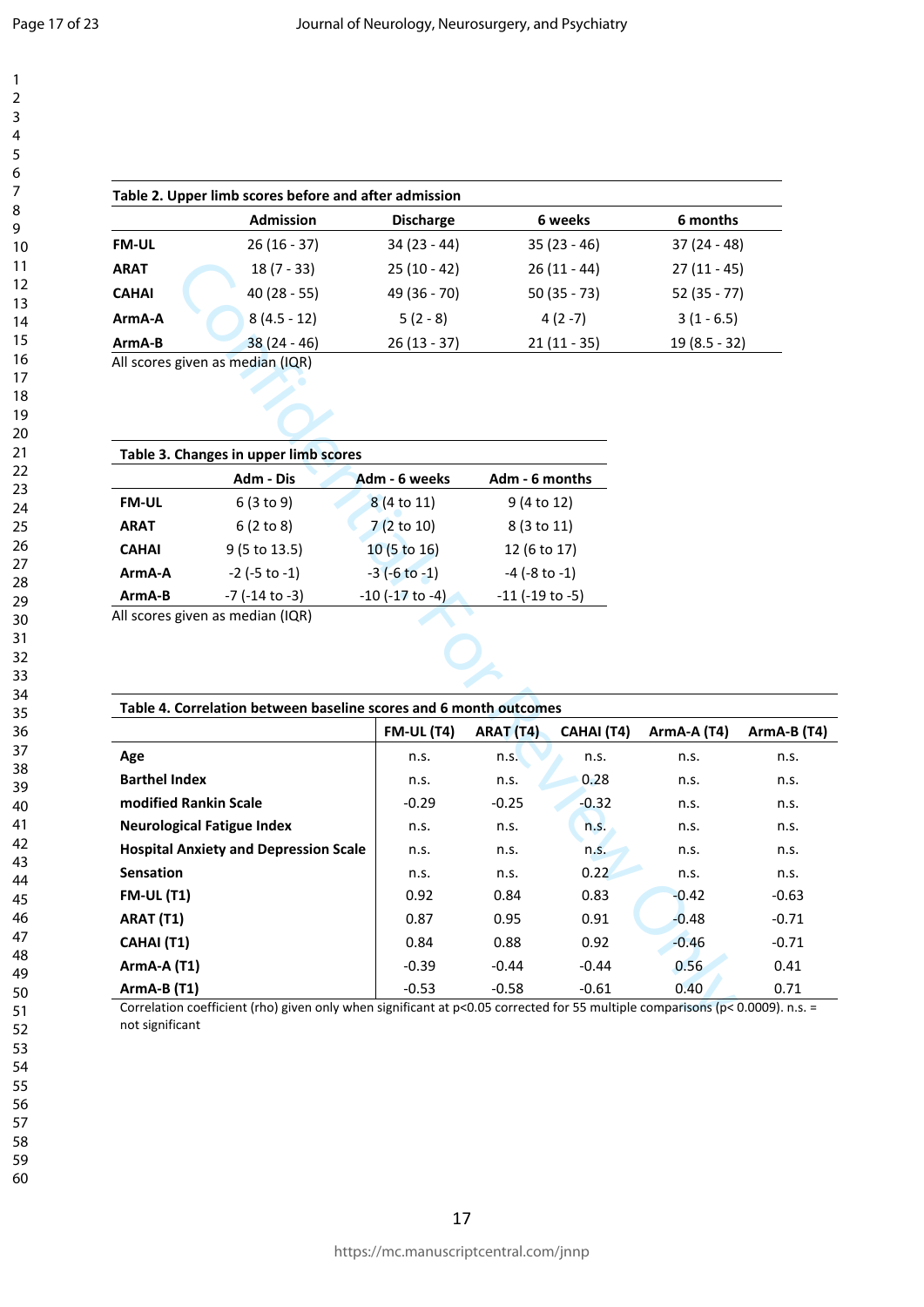| Table 5. Correlation between baseline scores and change scores from admission to 6 months |              |             |              |         |         |
|-------------------------------------------------------------------------------------------|--------------|-------------|--------------|---------|---------|
|                                                                                           | <b>FM-UL</b> | <b>ARAT</b> | <b>CAHAI</b> | ArmA-A  | ArmA-B  |
|                                                                                           | (T1-T4)      | (T1-T4)     | (T1-T4)      | (T1-T4) | (T1-T4) |
| Age                                                                                       | n.s.         | n.s.        | n.s.         | n.s.    | n.s.    |
| <b>Barthel Index</b>                                                                      | n.s.         | n.s.        | n.s.         | n.s.    | n.s.    |
| modified Rankin Scale                                                                     | n.s.         | n.s.        | n.s.         | n.s.    | n.s.    |
| <b>Neurological Fatigue Index</b>                                                         | n.s.         | n.s.        | n.s.         | n.s.    | n.s.    |
| <b>Hospital Anxiety and Depression Scale</b>                                              | n.s.         | n.s.        | n.s.         | n.s.    | n.s.    |
| <b>Sensation</b>                                                                          | n.s.         | n.s.        | n.s.         | n.s.    | n.s.    |
| <b>FM-UL (T1)</b>                                                                         | n.s.         | 0.40        | 0.45         | n.s.    | $-0.24$ |
| ARAT (T1)                                                                                 | n.s.         | 0.36        | 0.52         | n.s.    | n.s.    |
| CAHAI (T1)                                                                                | n.s.         | 0.42        | 0.35         | n.s.    | n.s.    |
| $ArmA-A (T1)$                                                                             | n.s.         | n.s.        | $-0.31$      | $-0.72$ | n.s.    |
| $ArmA-B(T1)$                                                                              | n.s.         | $-0.26$     | $-0.38$      | $-0.28$ | $-0.26$ |

Correlation coefficient (rho) given only when significant at p<0.05 corrected for 55 multiple comparisons (p< 0.0009). n.s. = not significant

| Table 6: Correlations between changes in different outcome scores | <b>FM-UL</b><br>(T1-T4) | <b>ARAT</b><br>(T1-T4) | <b>CAHAI</b><br>(T1-T4) | ArmA-A<br>(T1-T4) | ArmA-B<br>(T1-T4) |
|-------------------------------------------------------------------|-------------------------|------------------------|-------------------------|-------------------|-------------------|
| <b>FM-UL (T1-T4)</b>                                              |                         | 0.32                   | 0.34                    | n.s.              | n.s.              |
| <b>ARAT (T1-T4)</b>                                               | 0.32                    |                        | 0.37                    | n.s.              | $-0.25$           |
| CAHAI (T1-T4)                                                     | 0.34                    | 0.37                   |                         | n.s.              | $-0.20$           |
| <b>ArmA-A(T1-T4)</b>                                              | n.s.                    | n.s.                   | n.s.                    |                   | 0.29              |
| ArmA-B (T1-T4)                                                    | n.s.                    | $-0.25$                | $-0.20$                 | 0.29              |                   |
| multiple comparisons ( $p$ < 0.005). n.s. = not significant       |                         |                        |                         |                   |                   |
|                                                                   |                         |                        |                         |                   |                   |

60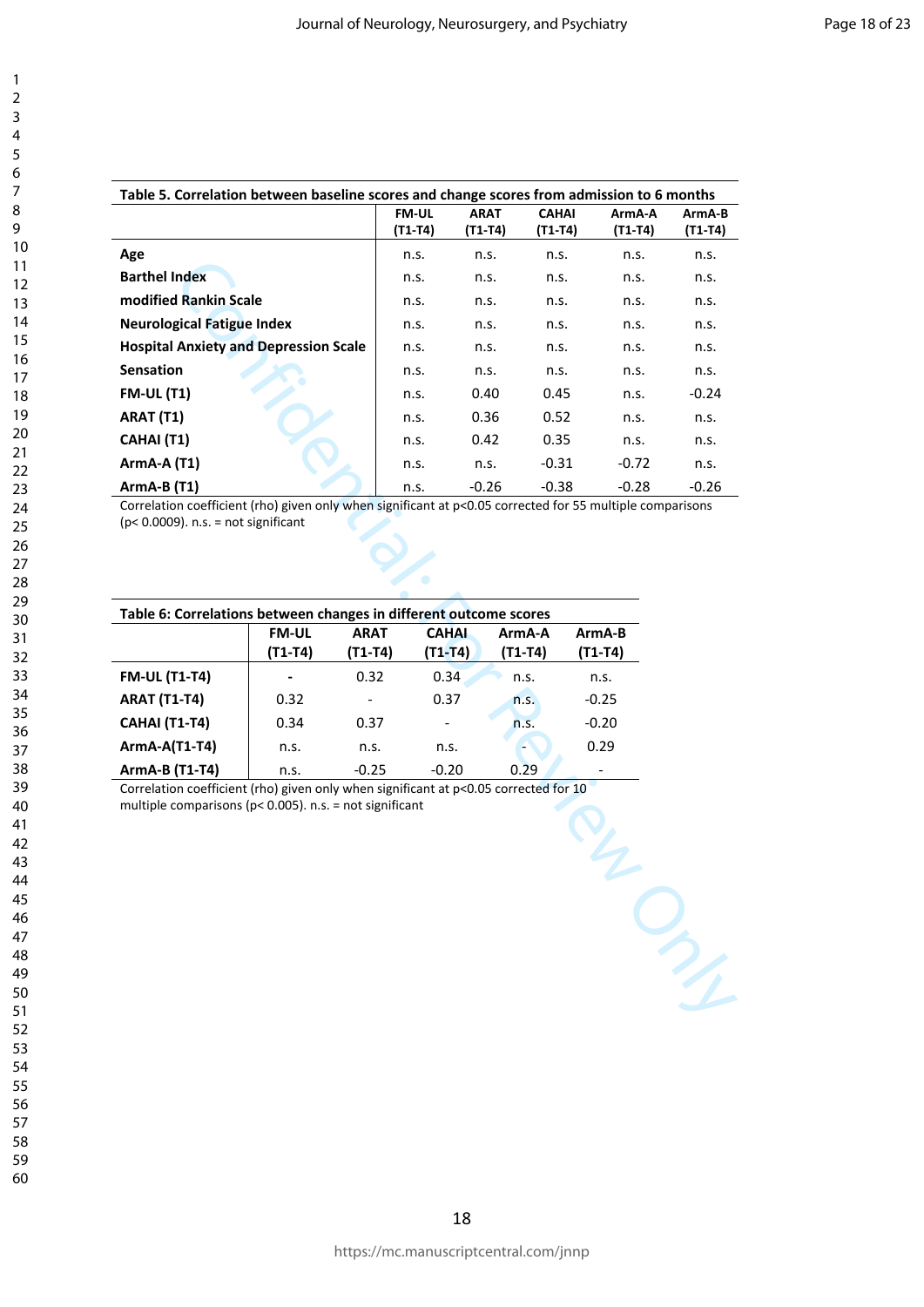

Outcome scores for all patients. Each data point represents a single patient. Top row shows individual scores at admission, discharge, 6 weeks and 6 months after discharge. Bottom row shows the individual difference scores for admission to discharge, admission to 6 weeks post-discharge, and admission to 6 months postdischarge. Scores are shown for modified Fugl-Meyer (upper limb), Action Research Arm Test and Chedoke Arm and Hand Activity Inventory (CAHAI). Median (solid line) and upper and lower quartiles (dotted lines) are shown.

600x250mm (300 x 300 DPI)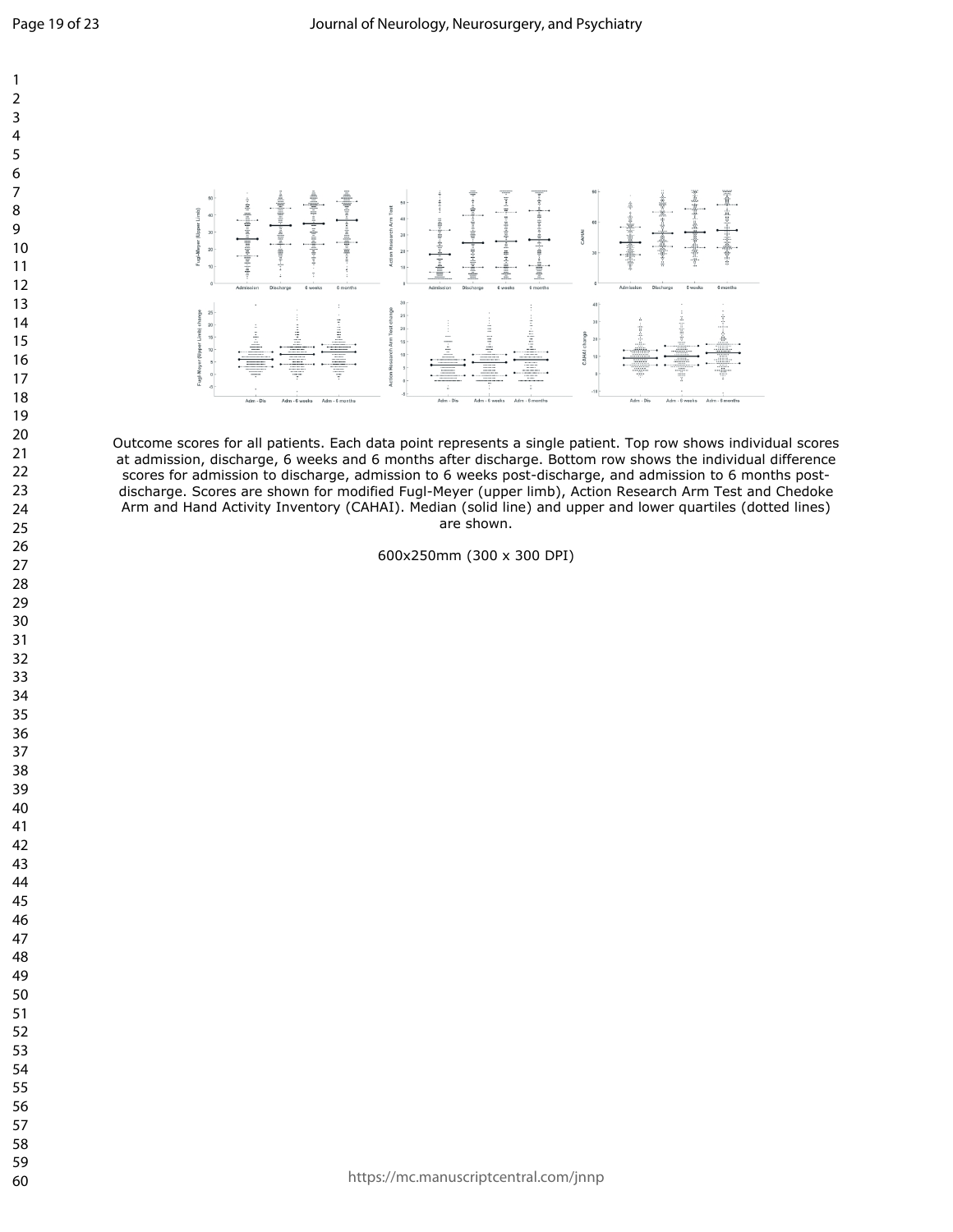

Self-reported outcome scores for all patients. Lower scores are better. Each data point represents a single patient. Top row shows individual scores at admission, discharge, 6 weeks and 6 months after discharge. Bottom row shows the individual difference scores for admission to discharge, admission to 6 weeks postdischarge, and admission to 6 months post-discharge. Scores are shown for the Arm Activity Measure part A and B (ArmA-A and ArmA-B). Median (solid line) and upper and lower quartiles (dotted lines) are shown.

399x250mm (300 x 300 DPI)

https://mc.manuscriptcentral.com/jnnp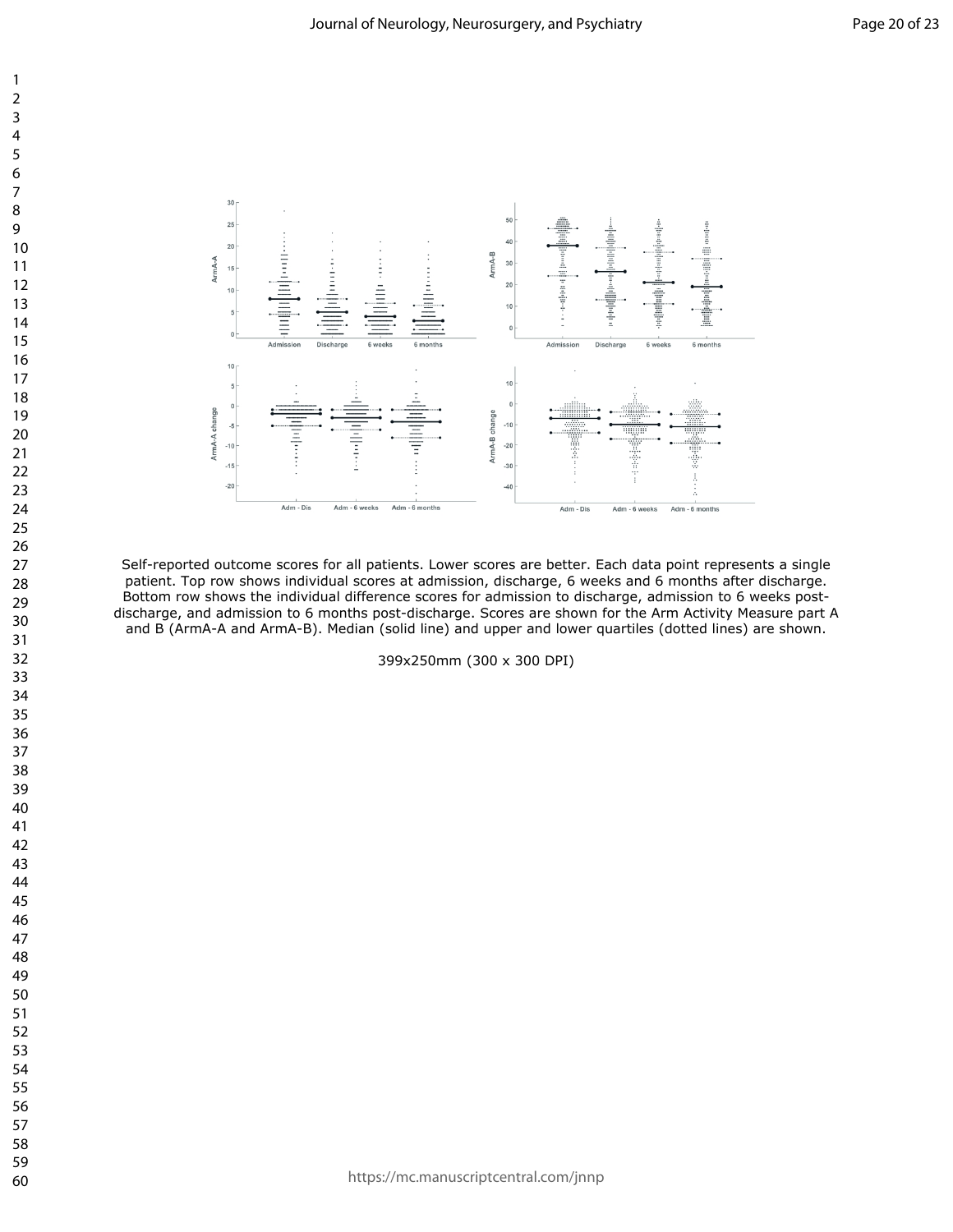

Admission score plotted against final scores at 6 months post-discharge for Fugl-Meyer (FM-UL), Action Research Arm Test (ARAT), Chedoke Arm and Hand Activity Inventory (CAHAI), Arm Activity Assessment A & B (ArmA-A and ArmA-B). The black line represents the line of 'no change'. Patients above this line for FM-UL, ARAT and CAHAI have improved. Patients below this line for ArmA-A and ArmA-B have improved.

299x199mm (300 x 300 DPI)

https://mc.manuscriptcentral.com/jnnp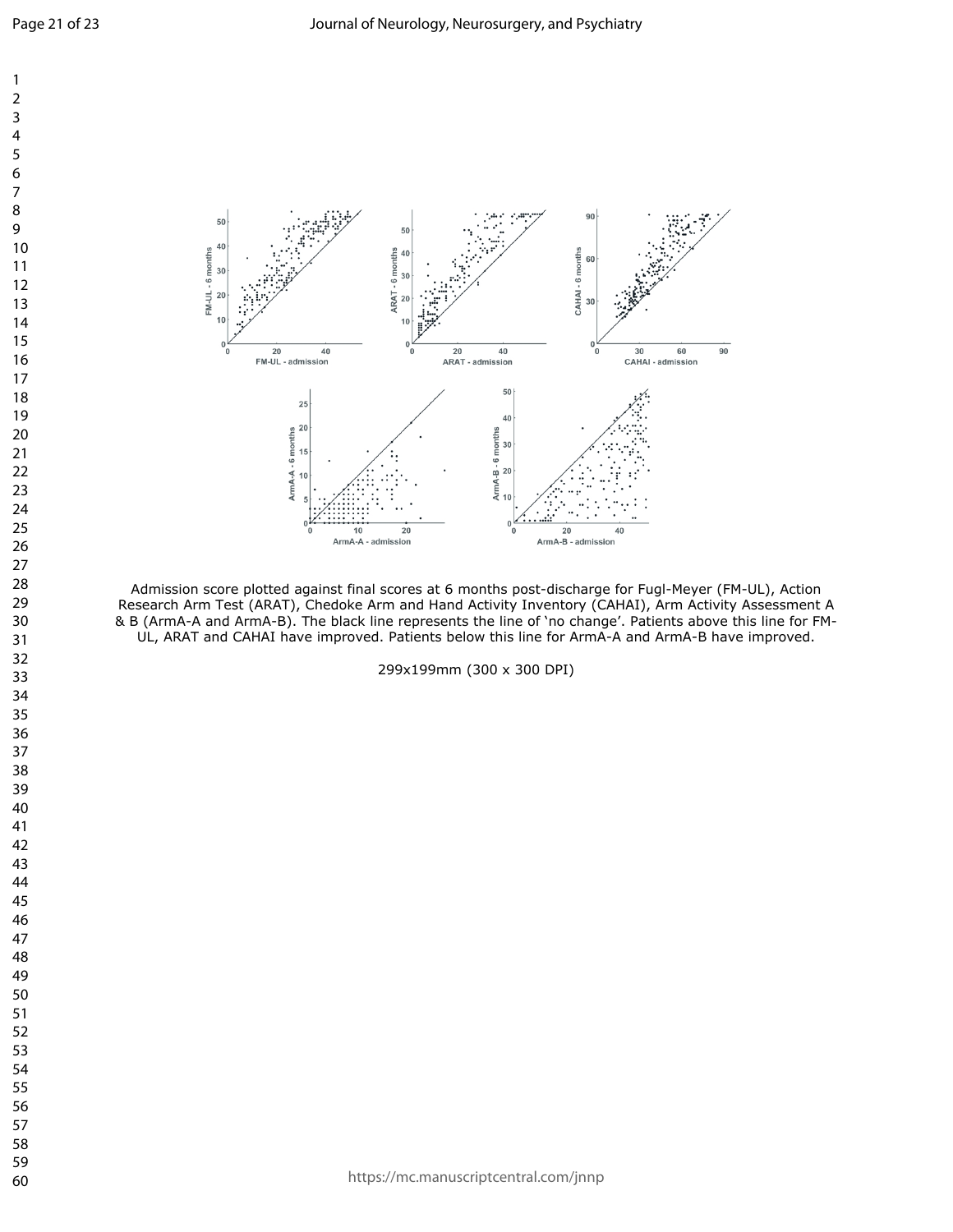